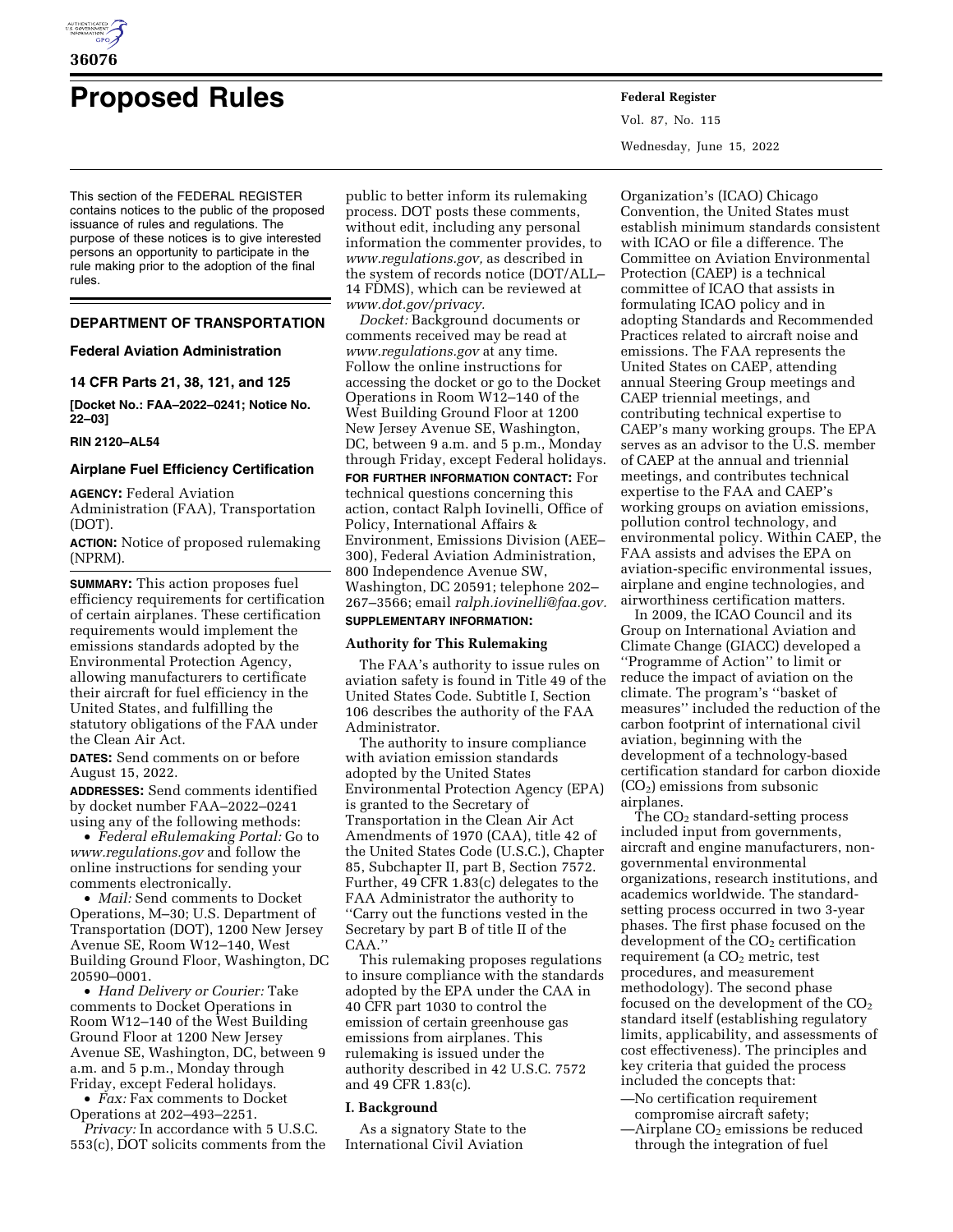efficient technologies in airplane type designs;

- —Airplanes that incorporate differing generations of  $CO<sub>2</sub>$  reduction technologies be treated fairly and equitably;
- —Any standard be independent of airplane size, purpose or utilization;
- —The metric be robust and minimize unintended airplane and system design consequences;
- —Any standard should use industry standard practices of measurement and correction; and
- —The implementation of any standard reflects a manageable and appropriate level of resources to be expended by national airworthiness authorities and manufacturers.

In February 2016, CAEP agreed on a new  $CO<sub>2</sub>$  emission standard for certain airplanes. It was adopted by ICAO in March 2017 as Annex 16, Volume III.<sup>1</sup>

In the United States, the CAA directs the U.S. EPA to adopt standards applicable to the emission of any air pollutant from any class of aircraft engines. The CAA also directs the Secretary of Transportation (and by delegation, the Administrator of the FAA) to implement the standards adopted by the EPA, which takes place by the adoption of regulations in title 14 of the Code of Federal Regulations (CFR) that allow the certification of aircraft and aircraft engines to the EPA standard.

On January 11, 2021, the EPA published a final rule 2 adopting new domestic airplane greenhouse gas (GHG) emissions standards in new 40 CFR part 1030. In accordance with the CAA, the FAA is proposing new certification regulations for certain airplanes to insure compliance with those standards. The applicability of these proposed regulations and the regulatory emissions limits in the United States are the same as those adopted by ICAO as its airplane  $CO<sub>2</sub>$  emission standard.

The FAA, EPA and ICAO each use different terminology to reference the same standards. In Annex 16 volume III, ICAO references its standard as  $CO<sub>2</sub>$ emissions because the amount of  $CO<sub>2</sub>$ emitted is directly proportional to the amount of fuel burned by an airplane at cruise speed and altitude. It is a

commonly used term that fits well within ICAO's international goals to reduce the carbon footprint of aviation. The EPA rule references GHGs in recognition of airplane emissions of  $CO<sub>2</sub>$ and another GHG, nitrous oxide  $(N_2O)$ . The EPA did not set limits on  $N_2O$ emissions, noting that they are small and are proportionally reduced as  $CO<sub>2</sub>$ is reduced. The FAA describes these same limits and procedures as measures of fuel efficiency since this proposed rule prescribes a measurement of aircraft performance determined by the specific air range (SAR) parameter to determine fuel efficiency. The three concepts—FAA's proposed fuel efficiency, the EPA's GHG emissions, and ICAO's  $CO<sub>2</sub>$  emissions—are to be considered equivalent for purposes of implementation. The FAA is also making draft guidance material for part 38 available at the same time as this proposed rule, and has placed that draft Advisory Circular in the docket for comment.

#### **II. Discussion of the Proposal**

Since this document proposes an entire new part in 14 CFR, the word ''proposed'' has been eliminated throughout this preamble when referencing material for part 38 or its appendix. The term remains when discussing material that proposes to amend other parts of 14 CFR.

#### *A. General*

Since the CAA vests authority to regulate airplane emissions with both the EPA and the FAA, the regulations adopted by each agency bear a particular relationship to each other. In January 2021, the EPA adopted regulations limiting the GHG emissions from certain airplanes in 40 CFR part 1030. The emission standard described by the FAA here as new 14 CFR part 38 is intended to be the same as that adopted by the EPA. In the event that the EPA changes the standard in 40 CFR part 1030, and until part 38 is amended with the same change, a certification applicant may request a waiver of those provisions as they appear in part 38 and instead comply with 40 CFR part 1030 (see § 38.9 (Relationship to other regulations)).

The FAA is including a definitions section as § 38.3 that includes terms specific to fuel efficiency certification. The term that may be less familiar is Maximum Take Off Mass (MTOM), which is the international standard term for aircraft weight expressed in kilograms. Terms that are used in 40 CFR part 1030 will carry the same meaning when used in part 38, unless otherwise defined in part 38 (see § 38.3

(Definitions)). The FAA has followed this process for changes to the aircraft engine emissions standards adopted in 14 CFR part 34, which were also promulgated under the CAA paradigm. Finally, § 38.7 (Reserved) will list the materials to be incorporated by reference into part 38 when those materials are determined.

As developed by ICAO, the standard adopted by the EPA includes three occasions at which an airplane becomes subject to the GHG standards. These same applicability points are proposed here: at new type certification, the manufacture of any covered airplane after January 1, 2028, and when an airplane modification that triggers the criteria is made. While all three are contained in the applicability criteria of § 38.1, the change criteria are also described in further detail in § 38.19.

#### *B. Applicability (§ 38.1)*

Section 38.1 describes the airplanes subject to the rule. Although the ICAO standard on which these regulations are based was effective January 1, 2020, the effective date of the EPA regulation implementing the standard is January 11, 2021. Except for the effective date, the EPA and FAA regulations are intended to have the same applicability as ICAO's standard. The difference in effective dates between the ICAO and EPA standards had no practical effect in the United States. In the twelve months between the effective date of the ICAO standard and the effective date of the EPA standards, the FAA received no applications for type certification for any applicable airplane type. While the emission standard is now applicable in the United States through 40 CFR part 1030, the FAA is not aware of any new airplane model for which a type certification application would be submitted before the certification regulations here are expected to be adopted. Once an airplane is typecertificated for fuel efficiency in accordance with this rule, all airplanes produced under that type certificate must comply with the fuel efficiency requirements.

In reviewing the EPA standard as part of the development of this rule, the FAA determined that the difference between applicability statements in ICAO's Standards and Recommended Practices and those in the EPA and FAA regulations resulted in certain airplanes being omitted from the EPA applicability section. Those airplanes are described in § 38.1(a)(1)(iv)–(vi). The airplanes would have a maximum takeoff mass (MTOM) of more than 60,000 kg and be type-certificated for a maximum passenger seating capacity of

 $^{\rm 1}$  Annex 16 to the Convention on International Civil Aviation, Environmental Protection, Volume III, *Aeroplane CO2 Emissions,* First Edition, July 2017. *[https://store.icao.int/collections/annex-16](https://store.icao.int/collections/annex-16-environmental-protection/products/annex-16-environmental-protection-volume-iii-aeroplane-co2-emissions) [environmental-protection/products/annex-16](https://store.icao.int/collections/annex-16-environmental-protection/products/annex-16-environmental-protection-volume-iii-aeroplane-co2-emissions) [environmental-protection-volume-iii-aeroplane-co2](https://store.icao.int/collections/annex-16-environmental-protection/products/annex-16-environmental-protection-volume-iii-aeroplane-co2-emissions)  [emissions.](https://store.icao.int/collections/annex-16-environmental-protection/products/annex-16-environmental-protection-volume-iii-aeroplane-co2-emissions)* 

<sup>2</sup> 86 FR 2136–2174, Final Rule, 40 CFR parts 87 and 1030, *Control of Air Pollution from Airplanes and Airplane Engines: GHG Emission Standards and Test Procedures,* Environmental Protection Agency.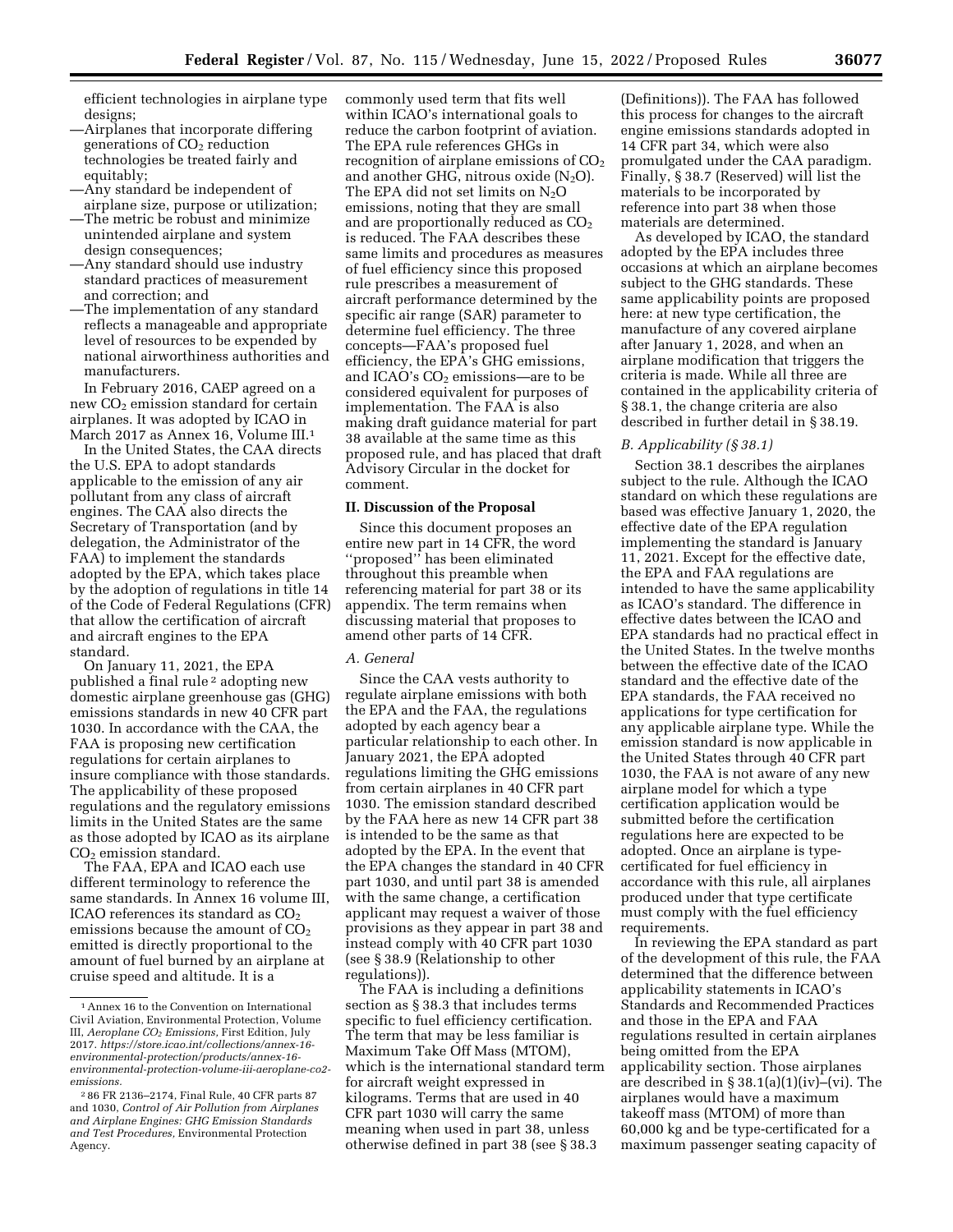19 seats or fewer. The FAA has advised the EPA of this finding and of the inclusion of the airplanes in part 38 applicability.

An airplane that was type-certificated before the applicable compliance date listed in § 38.1 may be required to demonstrate compliance with the fuel efficiency standard if certain modifications to the airplane that, in general, would affect the fuel efficiency of the airplane, are incorporated after January 1, 2023 (§ 38.1(a)(4) and (5)). Changes to airplanes and the effect of

those changes on compliance with the fuel efficiency regulations are discussed more fully in the section on change criteria (section G.) below.

Included in the applicability section is the requirement that all covered airplanes manufactured after January 1, 2028, regardless of the date of type certification, would have to meet the fuel efficiency requirements of part 38. Airplanes manufactured after that date would not be eligible for an original certificate of airworthiness unless compliance with part 38 has been

shown. This manufacturing cutoff date effectively places a cutoff on the period during which an airplane not previously certificated for fuel efficiency might become subject to the requirement by introducing a modification, as described in the section below on change criteria.

The applicability section of part 38 is particularly complex and examples of the effect of this part on selected popular operational categories of airplanes is summarized in table 1 below.

# TABLE 1—QUICK REFERENCE FOR APPLICABILITY

| Individual airplane status                                                                                                                | Applicability<br>today      | Applicability when<br>modified                                                                                                                                        | Effective dates for<br>applicability of part 38                                                                           | Fuel efficiency metric<br>(FEM)<br>limit  | Note                                                                                                                      |
|-------------------------------------------------------------------------------------------------------------------------------------------|-----------------------------|-----------------------------------------------------------------------------------------------------------------------------------------------------------------------|---------------------------------------------------------------------------------------------------------------------------|-------------------------------------------|---------------------------------------------------------------------------------------------------------------------------|
| In service, and type is no longer being<br>produced EX: 757.                                                                              | None                        | none                                                                                                                                                                  | none                                                                                                                      | none                                      | May voluntarily apply to<br>establish an FEM<br>value.<br>Status would only<br>change if a new air-<br>plane is produced. |
| In service, and new airplanes still<br>being produced EX: 737 MAX 8.                                                                      | None                        | Must comply with the in-<br>production limit if: (1)<br>produced after 1/1/<br>2023 and (2) includes<br>a modification that<br>changes the FEM<br>value (§ 38.19(c)). | 1/1/2023 for modified air-<br>planes $\S 38.1(a)(4)–(5)$ .<br>$1/1/2028$ for all new pro-<br>duction $§ 38.1(a)(6)–(7)$ . | In-production limit<br>§ 38.17(a)(5)–(8). | [intentionally left blank]                                                                                                |
| New Type: large jet airplanes and pro-<br>peller-driven airplanes produced<br>under new type certificates applied<br>for after 1/11/2021. | \$38.1(a)(1)<br>and $(3)$ . | All airplanes; New certifi-<br>cation required if trig-<br>gered by change cri-<br>teria $(§ 38.19(a))$ .                                                             | 1/11/2021                                                                                                                 | New type limit<br>§ 38.17(a)(1)–(4).      | [intentionally left blank]                                                                                                |
| New Type: small airplanes produced<br>under new type certificates applied<br>for after 1/1/2023.                                          | \$38.1(a)(2)                | All airplanes; New certifi-<br>cation required if trig-<br>gered by change cri-<br>teria (§ 38.19(a)).                                                                | 1/1/2023                                                                                                                  | New type limit<br>\$38.17(a)(1).          | [intentionally left blank]                                                                                                |

The FAA is proposing the same exclusions to part 38 that were adopted by the EPA and ICAO. Part 38 would not apply to airplanes with lesser MTOMs (jets or propeller-driven airplanes) as indicated in § 38.1(c). Airplanes that are designed for specialized operations (including the presence of unique design features to carry out those operations) also would be excluded from part 38, subject to a determination that a design for specialized operation is detrimental to fuel efficiency. This determination would be made by the FAA when an airplane is presented for certification. Examples of such airplanes could include specialized cargo features, specialized missions, or crop dusting. Amphibious airplanes (as defined in § 38.3), airplanes that have no pressurized areas (described as having zero reference geometric factor (RGF)), airplanes designed for firefighting, and airplanes powered by reciprocating aircraft engines also would be excluded.

## *C. Compatibility With Airworthiness Requirements (§ 38.4)*

Section 38.4 addresses historical issues of compatibility between environmental and airworthiness standards. This section is intended to prohibit the sequencing of certification tests for an airplane that has not met the applicable airworthiness requirements. This requirement would ensure that critical airplane configuration is established before fuel efficiency certification tests are conducted, and that no airworthiness standards are compromised during the fuel efficiency certification. In addition, the FAA proposes to require that all of the procedures used to conduct the flights that demonstrate fuel efficiency compliance be conducted in compliance with all airworthiness regulations that apply to the airplane.

## *D. Exemptions (§ 38.5)*

In accordance with 42 U.S.C. 7572, 49 CFR 1.83(a)(6) and (c), and 49 U.S.C. 44701(f), the FAA may issue exemptions from its regulations when such exemption would be in the public

interest. Section 38.5 states that petitions for exemption from any requirement in part 38 be submitted in accordance with 14 CFR part 11. In addition, this section notes that the FAA would consult with the EPA on any request for exemption from the regulations of part 38. This process is the same as that followed when the FAA considers petitions for exemption from the engine emissions standards promulgated by the EPA under 40 CFR part 87, and by the FAA in 14 CFR part 34.

# *E. Fuel Efficiency Metric (§ 38.11)*

The fuel efficiency of an airplane is determined by the amount of fuel it uses to travel a certain distance under prescribed conditions. This measure is the fuel efficiency metric (FEM). For each airplane subject to part 38 (including an airplane subject to the change criteria of § 38.19), § 38.11 would require an FEM value to be calculated using an equation identical to the one adopted by the EPA in 40 CFR 1030.20. As described in § 38.11, the two primary components of the FEM to be certificated are the specific air range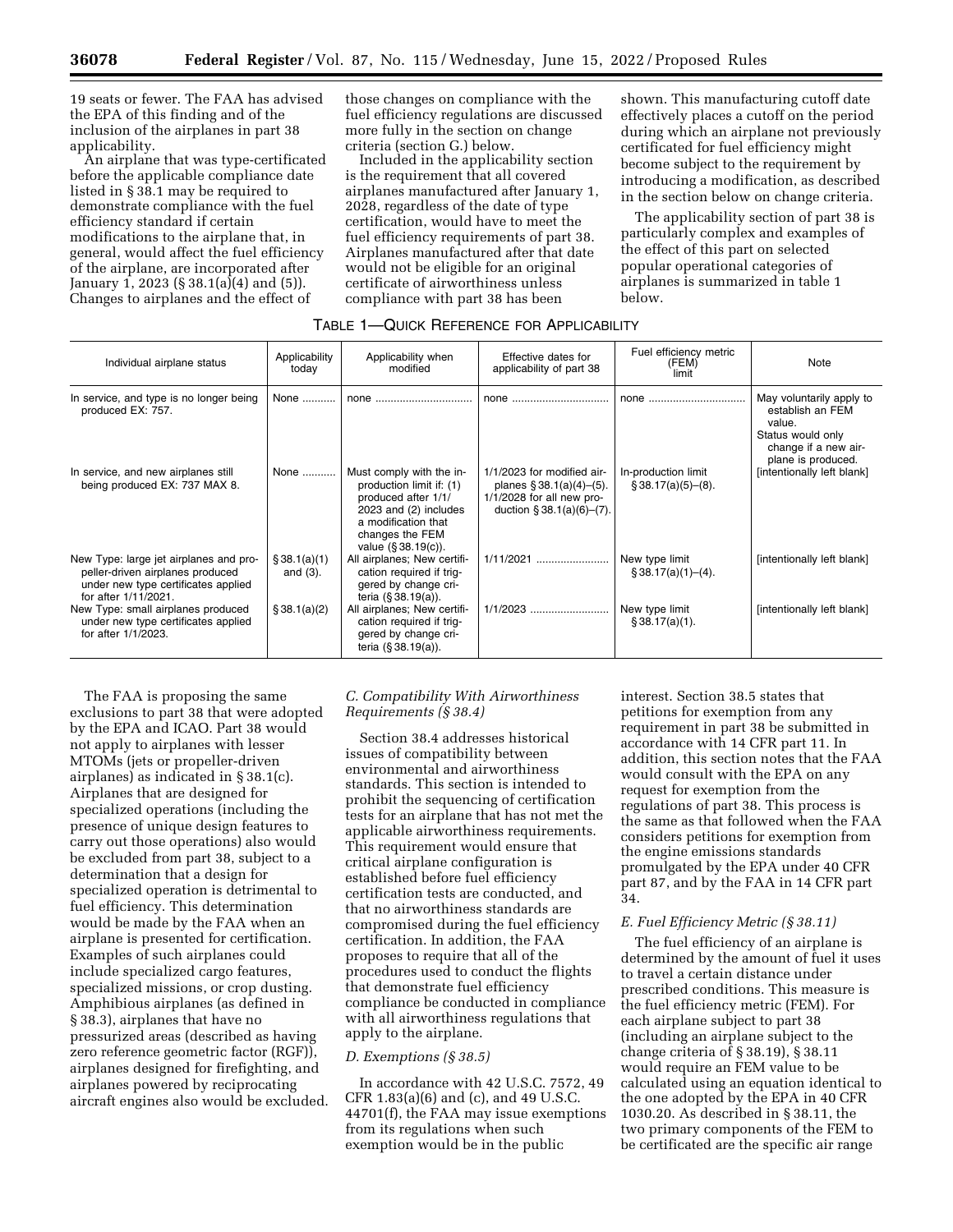(SAR) (described in § 38.13) and the reference geometric factor (RGF) (described in § 38.15). SAR is a familiar aeronautical parameter used in the aviation industry to represent the distance an airplane can travel per unit of fuel consumed. It measures the instantaneous fuel efficiency of an airplane at any point during stable cruise flight. The RGF is a representation of airplane fuselage size based on productivity or load carrying capability. The RGF parameter is based on the floor area of pressurized space in an airplane, and is flexible enough to account for single or multi-deck airplanes. Dividing SAR by RGF results in a universal equation to denote the fuel efficiency of any airplane regardless of size. This is the FEM.

## *F. Fuel Efficiency Regulatory Limits (§ 38.17)*

Section 38.17 incorporates as fuel efficiency limits the emission standards adopted by the EPA in 40 CFR 1030.30. Airplanes subject to part 38 would be required to demonstrate that the FEM value does not exceed the fuel efficiency limits in § 38.17. Using the applicable provision in § 38.1, the fuel efficiency limit is calculated using the airplane's MTOM and the equations listed in the last column of the table in § 38.17(b). An airplane's FEM value may not exceed the maximum FEM value calculated using the fuel efficiency limits in this rule.

For the airplanes omitted from the applicability section in the EPA regulations (jet airplanes with a maximum passenger seating capacity of 19 or fewer seats and a MTOM greater than 60,000kg, and for which application for original type certification is submitted on or after January 11, 2021), the standard associated with the airplane's MTOM is applied rather than its seating capacity, which is consistent with the ICAO standard. These airplanes would carry the applicability in § 38.1(a)(1) and would be required to meet the fuel efficiency limits in § 38.17(b)(3) and (4).

#### *G. Change Criteria (§ 38.19)*

The third occasion at which the fuel efficiency requirement would apply is at the time certain modifications are made. Section 38.19 would adopt the EPA airplane change criteria of 40 CFR 1030.35. Airplanes routinely have modifications incorporated into their designs. A modification may change the compliance status of an airplane under part 38, regardless of whether it was required to demonstrate compliance with part 38 at the time of certification.

The modifications affecting compliance are described by the change criteria in § 38.19. The requirements differ depending on whether an airplane has demonstrated compliance (at certification) before a modification is made, or for an airplane that was type certificated before January 11, 2021, and was not required to demonstrate compliance.

First, if an airplane that was previously certificated for fuel efficiency under part 38 undergoes a modification that increases its MTOM, the applicant must demonstrate compliance with the applicable fuel efficiency limit of § 38.17, regardless of whether there is a change in the airplane's FEM value.

If the MTOM of a modified airplane is not increased, the applicant must show compliance with part 38 if the FEM value of the airplane increases by more than the criteria specified in § 38.19(a)(2). For example, the addition of a satellite antenna on top of the fuselage of an airplane with a MTOM of 60,000 kg may not affect the airplane's MTOM, but may adversely affect the airplane's FEM value by increasing drag. If this 60,000kg MTOM modified airplane shows an increase of FEM value of more than 0.75% (as calculated under § 38.19(a)(2)), the applicant would need to demonstrate compliance with the fuel efficiency limit that was established for the prior version of the airplane.

If the FEM value of the modified airplane increases by less than 0.75%, no new demonstration of compliance would be required. When no demonstration of compliance is required, the applicant may choose to use the FEM value of the unmodified version of the airplane under § 38.19(b), or it may choose to establish a new FEM value.

Second, as provided in § 38.1(a)(4) or (5), if a modification is made to an airplane not previously certificated for fuel efficiency, it may be subject to the requirements of part 38 depending upon the effect of the modification on the FEM value. Section 38.19(c) requires that if a modified airplane has an increase in FEM value of more than 1.5% over the unmodified version, the applicant must demonstrate compliance with the fuel efficiency limit of § 38.17. The fuel efficiency limits for these airplanes are shown in § 38.17(b)(5) through (8). These change criteria apply to airplanes for which an application for the modification in type design is submitted on or after January 1, 2023.

Finally,  $\S 38.1(a)(6)$  and  $(7)$ , which require that all covered airplanes

produced after January 1, 2028, demonstrate compliance with the fuel efficiency standard (regardless of when the airplane model was originally type certificated), effectively limit to five years the applicability of the 2023 provisions established in § 38.1(a)(4) and (5). For aircraft that were not required to demonstrate compliance with the standard at certification, the effective period of the change criteria trigger for compliance is January 1, 2023, to December 31, 2027. For aircraft that have been previously required to demonstrate compliance with the standard at type certification or production, the change criteria of § 38.19 would continue to apply.

Examples of the limits on allowable changes after modification are illustrated in Figure 1, Changes to FEM following modification.

The example on the left of the chart is for an airplane that was type certificated before January 11, 2021 (Inproduction limit/hashed line with applicable regulations noted), that was not required to demonstrate compliance with part 38. The dot on the chart represents the airplane before the modification in question. An airplane that is modified complies with part 38 if it stays below the hashed line (the triangle), even if the FEM is higher than the unmodified airplane. If the modification results in an FEM above the hashed line (the square), the modified airplane would not be compliant with part 38 and would not be issued an airworthiness certificate. The example illustrates a concurrent increase in MTOM, which may not occur.

The example on the right is for an airplane type certificated after January 11, 2021, that has demonstrated compliance with part 38 at type certification (solid line, with applicable regulations noted). The result is the same, with a modified airplane being required to stay below the limit line for new airplane types (denoted by the triangle relative to the solid regulatory line). The illustration emphasizes the fact that airplanes produced under a new type certificate (subject to the solid line) do not become ''in-production'' airplanes that may use the higher FEM limit (the square) when produced after initial part 38 certification. The designation of ''in-production'' versus ''new airplane type'' under the change criteria is established as of January 11, 2021, not the date of individual airplane production, and the FEM limit (line) for modified airplanes does not change afterwards.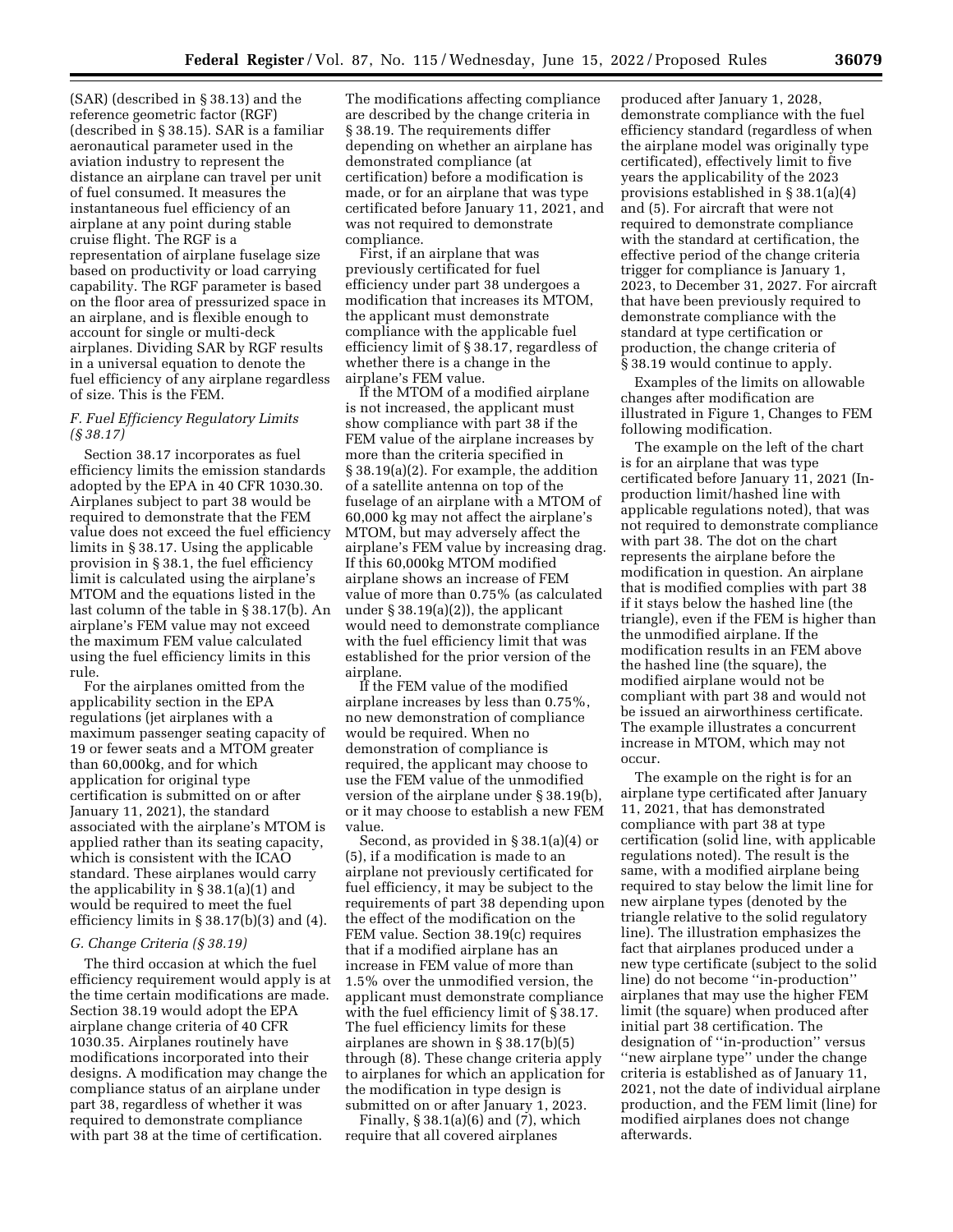

Figure 1: Changes to FEM following modification.

# *H. Approval Before Compliance Testing (§ 38.21)*

Section 38.21 would require FAA approval of all procedures, weights, configurations, and other information that are necessary to calculate the fuel efficiency metric value of an airplane. Such approvals are necessary to ensure the airplane configuration and fuel efficiency certification procedures are established and remain unchanged before fuel efficiency compliance tests are actually conducted. This section would not be applied to data submitted for validation following fuel efficiency certification by another authority.

# *I. Manual Information and Limitations (§ 38.23)*

The final section of part 38 would require that the fuel efficiency metric value of the airplane, along with other part 38 compliance information, must be placed in an FAA-approved section of the flight manual of the airplane. Inclusion of this information in the approved airplane flight manual would provide owners, operators, and flight crew with information regarding the airplane's compliance with part 38. The FAA also proposes to require that if a weight less than the MTOM is used for fuel efficiency certification, then that lower weight becomes an operating limitation for that airplane and must be included in the operating limitations section of the flight manual. Operators may not exceed the weight at which compliance with part 38 was demonstrated, even if that weight is

lower than the MTOM for the airplane under other airworthiness requirements.

# *J. Appendix A to Part 38*

Appendix A to part 38 provides the technical detail needed to determine the fuel efficiency metric value of an airplane required to demonstrate compliance with part 38. The primary sources of the information contained in the appendix are Sections 2.5 and 2.6 of ICAO Annex 16, Volume III, including appendices 1 and 2 to that volume. The FAA is not proposing the incorporation by reference of Volume III. Instead, part 38 was drafted to include the material from Volume III using current U.S. certification terminology, format, and references.

Appendix A details the processes and procedures to be used when measuring an airplane for fuel efficiency. To comply with part 38, a certification applicant would need to determine the core elements of the fuel efficiency metric, specifically the specific air range and reference geometric factor. The specifications for the flight tests to gather airplane performance data are provided in this appendix, as well as the formulas to be used to determine specific air range and the reference geometric factor from the data gathered during testing. The appendix also describes the certification data that would be submitted to the FAA in the certification test report that is a part of fuel efficiency certification.

## *K. Other Revisions to 14 CFR*

This proposal sets forth several amendments to part 21 to include compliance with part 38 as a requirement for type, supplemental type, or airworthiness certification using the applicability described in § 38.1. The proposed amendments to part 21 include references to proposed part 38 in §§ 21.5, 21.17, 21.29, 21.31, 21.93, 21.115, 21.183, and 21.187.

While revising the text for part 21 to include references to proposed part 38, an error was discovered in § 21.187. The text of § 21.187(c) should have been designated as paragraph (a)(3) because the applicability of part 34 needs the introductory text of paragraph (a) to be read correctly. This rule proposes to move and redesignate § 21.187(c) as § 21.187(a)(3), with the requirement to comply with part 38 added as § 21.187(a)(4).

This proposed rule includes amendments to the operating regulations for airplanes subject to part 38. Revisions to §§ 121.141 and 125.75 are included to add the certification information for fuel efficiency to the airplane flight manuals for airplanes subject to part 38.

#### **III. Regulatory Notices and Analyses**

Federal agencies consider impacts of regulatory actions under a variety of executive orders and other requirements. First, Executive Order 12866 and Executive Order 13563 direct that each Federal agency shall propose or adopt a regulation only upon a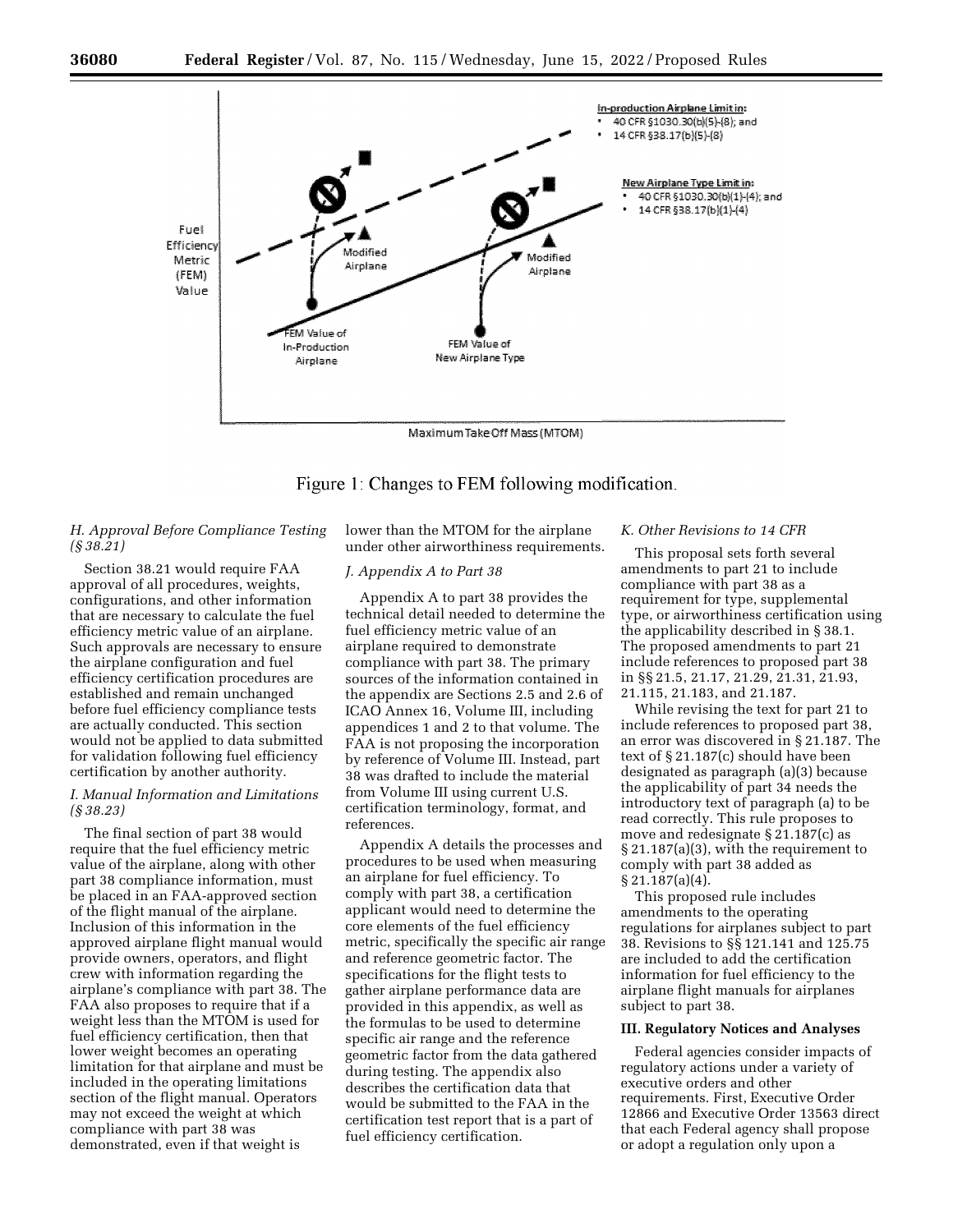reasoned determination that the benefits of the intended regulation justify the costs. Second, the Regulatory Flexibility Act of 1980 (Pub. L. 96–354) requires agencies to analyze the economic impact of regulatory changes on small entities. Third, the Trade Agreements Act (Pub. L. 96–39) prohibits agencies from setting standards that create unnecessary obstacles to the foreign commerce of the United States. Fourth, the Unfunded Mandates Reform Act of 1995 (Pub. L. 104–4) requires agencies to prepare a written assessment of the costs, benefits, and other effects of proposed or final rules that include a Federal mandate that may result in the expenditure by State, local, and tribal governments, in the aggregate, or by the private sector, of \$100,000,000 or more (adjusted annually for inflation) in any one year. The current threshold after adjustment for inflation is \$158,000,000, using the most current (2020) Implicit Price Deflator for the Gross Domestic Product. The FAA has provided a detailed Regulatory Impact Analysis (RIA) in the docket for this rulemaking. This portion of the preamble summarizes the FAA's analysis of the economic impacts of this rule.

In conducting these analyses, the FAA has determined that this rule: will result in benefits that justify costs; is not a ''significant regulatory action'' as defined in section 3(f) of Executive Order 12866; will not have a significant economic impact on a substantial number of small entities; will not create unnecessary obstacles to the foreign commerce of the United States; and will not impose an unfunded mandate on State, local, or tribal governments, or on the private sector.

## *A. Regulatory Impact Analysis*

The FAA identified three U.S. manufacturers that would be affected by the proposed rule. Manufacturers will incur certification costs even in the absence of the proposed rule since they would pursue certification with foreign authorities.3 Certification tasks will vary greatly depending on the stage of the airplane development process (*e.g.,* new type certificate, supplemental type certificate). Additionally, the first fuel efficiency certification project undertaken by any one manufacturer may require more resources because of the new processes and the need for new data generation. The FAA used information provided by the affected airplane manufacturers to construct a timeline of when these costs would be

incurred over the next 10 years (starting in 2022), and the cost savings from domestic certification enabled by the proposed rule.

Because the EPA standard applies to airplanes certificated in the United States even in the absence of the proposed rule, there are no incremental benefits associated with the FAA's action; however, the proposed rule will result in cost savings by enabling U.S. manufacturers to certificate to the EPA standard<sup>4</sup> rather than the requirements of a foreign authority. Annualized costs savings may be approximately \$0.4 million using discount rates of 3 percent and 7 percent (a present value over 10 years of \$3.12 million to \$2.6 million, using discount rates of 3 percent and 7 percent, respectively). For more details, see the Regulatory Impact Analysis (RIA) for this proposed rule, which has been placed in the rule docket.

#### *B. Regulatory Flexibility Act*

The Regulatory Flexibility Act (RFA) of 1980, Public Law 96–354, 94 Stat. 1164 (5 U.S.C. 601–612), as amended by the Small Business Regulatory Enforcement Fairness Act of 1996 (Pub. L. 104–121, 110 Stat. 857, Mar. 29, 1996) and the Small Business Jobs Act of 2010 (Pub. L. 111–240, 124 Stat. 2504 Sept. 27, 2010), requires Federal agencies to consider the effects of the regulatory action on small business and other small entities and to minimize any significant economic impact. The term ''small entities'' comprises small businesses and not-for-profit organizations that are independently owned and operated and are not dominant in their fields, and governmental jurisdictions with populations of less than 50,000.

As described in the RIA, the FAA identified three U.S. manufacturers that would be affected by the proposed rule. Based on the Small Business Administration (SBA) size standard for aircraft manufacturing (Table 1), all three manufacturers are large businesses. If an agency determines that a rulemaking will not result in a significant economic impact on a substantial number of small entities, the head of the agency may so certify under section 605(b) of the RFA. Therefore, as provided in section 605(b) and based on the foregoing, the head of FAA certifies that this rulemaking will not result in a significant economic impact on a substantial number of small entities.

The FAA welcomes comments on the basis for this certification.

# TABLE 2—SMALL BUSINESS SIZE STANDARDS: AIR TRANSPORTATION

| <b>NAICS</b><br>code | Description                      | Size<br>standard      |  |
|----------------------|----------------------------------|-----------------------|--|
|                      | 336411    Aircraft manufacturing | 1,500 em-<br>ployees. |  |

Source: SBA (2019).5 NAICS = North American Industrial Classification System.

## *C. International Trade Impact Assessment*

The Trade Agreements Act of 1979 (Pub. L. 96–39), as amended by the Uruguay Round Agreements Act (Pub. L. 103–465), prohibits Federal agencies from establishing standards or engaging in related activities that create unnecessary obstacles to the foreign commerce of the United States. Pursuant to these Acts, the establishment of standards is not considered an unnecessary obstacle to the foreign commerce of the United States, so long as the standard has a legitimate domestic objective, such as the protection of safety and does not operate in a manner that excludes imports that meet this objective. The statute also requires consideration of international standards and, where appropriate, that they be the basis for U.S. standards.

The FAA has assessed the potential effects of this rule and finds that it does not create an unnecessary obstacle to foreign commerce. The United States has adopted the same airplane emission standard as ICAO and many of its member States. This proposed rule is the next step in insuring compliance with the internationally recognized standard.

## *D. Unfunded Mandates Assessment*

The Unfunded Mandates Reform Act of 1995 (2 U.S.C. 1531–1538) governs the issuance of Federal regulations that require unfunded mandates. An unfunded mandate is a regulation that requires a State, local, or tribal government or the private sector to incur direct costs without the Federal Government having first provided the funds to pay those costs. The FAA determined that the proposed rule will not result in the expenditure of \$158,000,000 or more by State, local, or tribal governments, in the aggregate, or the private sector, in any one year.

<sup>3</sup>The EPA also conducted its own analysis and found that manufacturers will comply with the ICAO standards in the absence of  $\dot{U}.\dot{S}$ . regulations.

<sup>4</sup>The EPA adopted the same emission standard as ICAO; manufacturers would have to comply with the national emission standard of another country, usually based on the ICAO standard, in order to sell its airplanes there.

<sup>5</sup>Small Business Administration (SBA). 2019. Table of Size Standards. Effective August 12, 2019. *[https://www.sba.gov/document/support--table-size](https://www.sba.gov/document/support--table-size-standards)[standards.](https://www.sba.gov/document/support--table-size-standards)*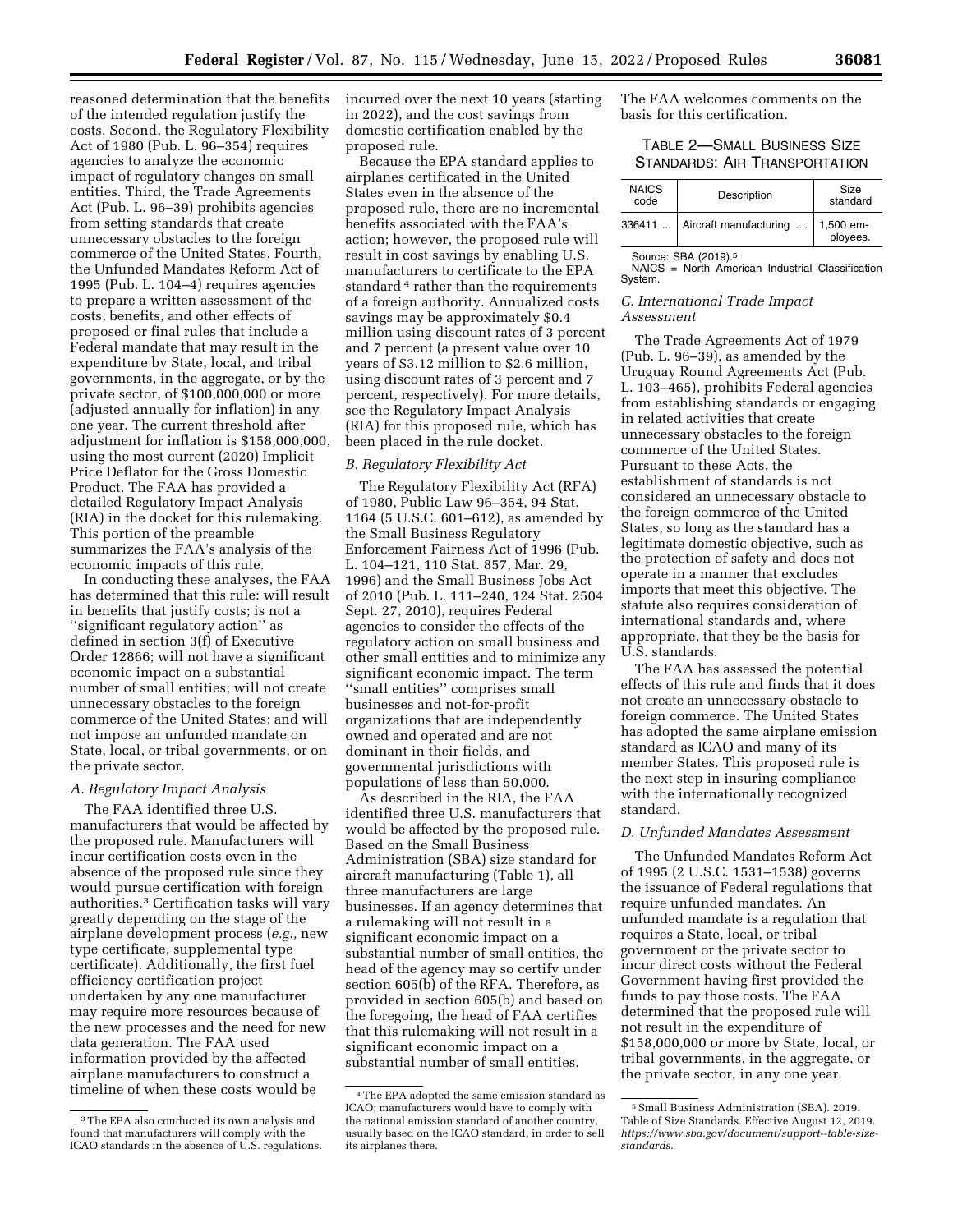#### *E. Paperwork Reduction Act*

The Paperwork Reduction Act of 1995  $(44 \text{ U.S. C. } 3507\text{ (d)})$  requires that the FAA consider the impact of paperwork and other information collection burdens imposed on the public. According to the 1995 amendments to the Paperwork Reduction Act (5 CFR  $1320.8(b)(2)(vi)$ , an agency may not collect or sponsor the collection of information, nor may it impose an information collection requirement unless it displays a currently valid Office of Management and Budget (OMB) control number.

This action contains the following proposed new information collection requirement. As required by the Paperwork Reduction Act of 1995 (44 U.S.C. 3507(d)), the FAA has submitted these proposed information collection amendments to OMB for its review.

*Summary:* The proposed regulations, adding a new part 38 to 14 CFR that requires certification for fuel efficiency, includes a collection of data from certification applicants. Certain data collected by the respondent during its certification flight tests are to be included in a certification test report that is submitted to the FAA. Those data are described in appendix A to part 38. The information in the test report is used by the agency to determine whether the subject airplane complies with the fuel efficiency requirements promulgated by the EPA and the FAA. Without such information, the FAA would not have the complete record of an airplane's fuel efficiency performance and would be unable to issue a type or airworthiness certificate.

*Use:* Respondent's data will be used to determine compliance with the fuel efficiency standards established by the EPA under the requirements of the Clean Air Act. The FAA is required by the CAA to implement those standards, which is done at the time of aircraft certification.

Respondent's test data will not be maintained by the FAA following a certification determination. The certification test report is not available to the public. The regulation also requires that certain values be listed in the flight manual of the airplane, which is given to the purchaser of an airplane.

*Respondents (including number of):*  The FAA anticipates three respondents to the collection of information.

*Frequency:* The FAA anticipates that respondents will provide responses annually (averaged).

*Annual Burden Estimate:* Table 1 provides the FAA's estimates of annual reporting (submittal of certification data) and recordkeeping (manual information) burden.

| Table 1—Summary of Annual |  |
|---------------------------|--|
| <b>BURDEN</b>             |  |

| Category                                                | Reporting | Record-<br>keeping |
|---------------------------------------------------------|-----------|--------------------|
| # of respondents                                        | 3         |                    |
| # of responses per re-<br>spondent<br>Time per response | 2         | 2                  |
| (hours)                                                 | 2         | 8                  |
| Total # of responses                                    | 5         | 5                  |
| Total burden (hours)                                    | 9         | 36                 |

The agency is soliciting comments to—

(1) Evaluate whether the proposed information requirement is necessary for the proper performance of the functions of the agency, including whether the information will have practical utility;

(2) Evaluate the accuracy of the agency's estimate of the burden;

(3) Enhance the quality, utility, and clarity of the information to be collected; and

(4) Minimize the burden of collecting information on those who are to respond, including by using appropriate automated, electronic, mechanical, or other technological collection techniques or other forms of information technology.

Individuals and organizations may send comments on the information collection requirement to the address listed in the **ADDRESSES** section at the beginning of this preamble by August 15, 2022. Comments also should be submitted to the Office of Management and Budget, Office of Information and Regulatory Affairs, Attention: Desk Officer for FAA, New Executive Building, Room 10202, 725 17th Street NW, Washington, DC 20053.

## *F. International Compatibility and Cooperation Act*

In keeping with U.S. obligations under the Convention on International Civil Aviation, it is FAA policy to conform to International Civil Aviation Organization (ICAO) Standards and Recommended Practices to the maximum extent practicable. The FAA has reviewed the corresponding ICAO Standards and Recommended Practices and has identified no substantive differences with these proposed regulations.

## *G. Environmental Analysis*

FAA Order 1050.1F identifies FAA actions that are categorically excluded from preparation of an environmental assessment or environmental impact statement under the National Environmental Policy Act in the absence of extraordinary circumstances. The FAA has determined this rulemaking action qualifies for the

categorical exclusion identified in paragraph 5–6.6f for regulations and involves no extraordinary circumstances.

# *H. DOT Order 2100.6A—Rulemaking and Guidance Procedures*

On June 7, 2021, the Department of Transportation issued Order 2100.6A, *Rulemaking & Guidance Procedures,*  calling for identification of topics that are ''reasonably anticipated to be related to a major program, policy, or activity of the Department or a high-profile issue pending for decision before the Department; involve one of the Secretary's top policy priorities; or to garner significant press or congressional attention.'' Reducing the impacts of climate change is considered a major policy goal of the current administration. This proposed rule addresses the certification of fuel efficiency for subsonic, civil airplanes and addresses a portion of the role that civil aviation plays in climate change. Airplanes emit  $CO<sub>2</sub>$ , a greenhouse gas, as they burn fuel. This proposed rule would require the measurement of the fuel efficiency of an airplane as a tool for assessing the continued output of CO2 from airplanes and informing future standards limiting  $CO<sub>2</sub>$  emissions.

## **IV. Executive Order Determinations**

#### *A. Executive Order 13132, Federalism*

The FAA has analyzed this proposed rule under the principles and criteria of Executive Order (E.O.) 13132, Federalism. The agency has determined that this action would not have a substantial direct effect on the States, or the relationship between the Federal Government and the States, or on the distribution of power and responsibilities among the various levels of government, and, therefore, would not have federalism implications.

## *B. Executive Order 13211, Regulations That Significantly Affect Energy Supply, Distribution, or Use*

The FAA analyzed this proposed rule under E.O. 13211, Actions Concerning Regulations that Significantly Affect Energy Supply, Distribution, or Use (May 18, 2001). The agency has determined that it would not be a ''significant energy action'' under the executive order and would not be likely to have a significant adverse effect on the supply, distribution, or use of energy.

## *C. Executive Order 13609, International Cooperation*

Executive Order 13609, Promoting International Regulatory Cooperation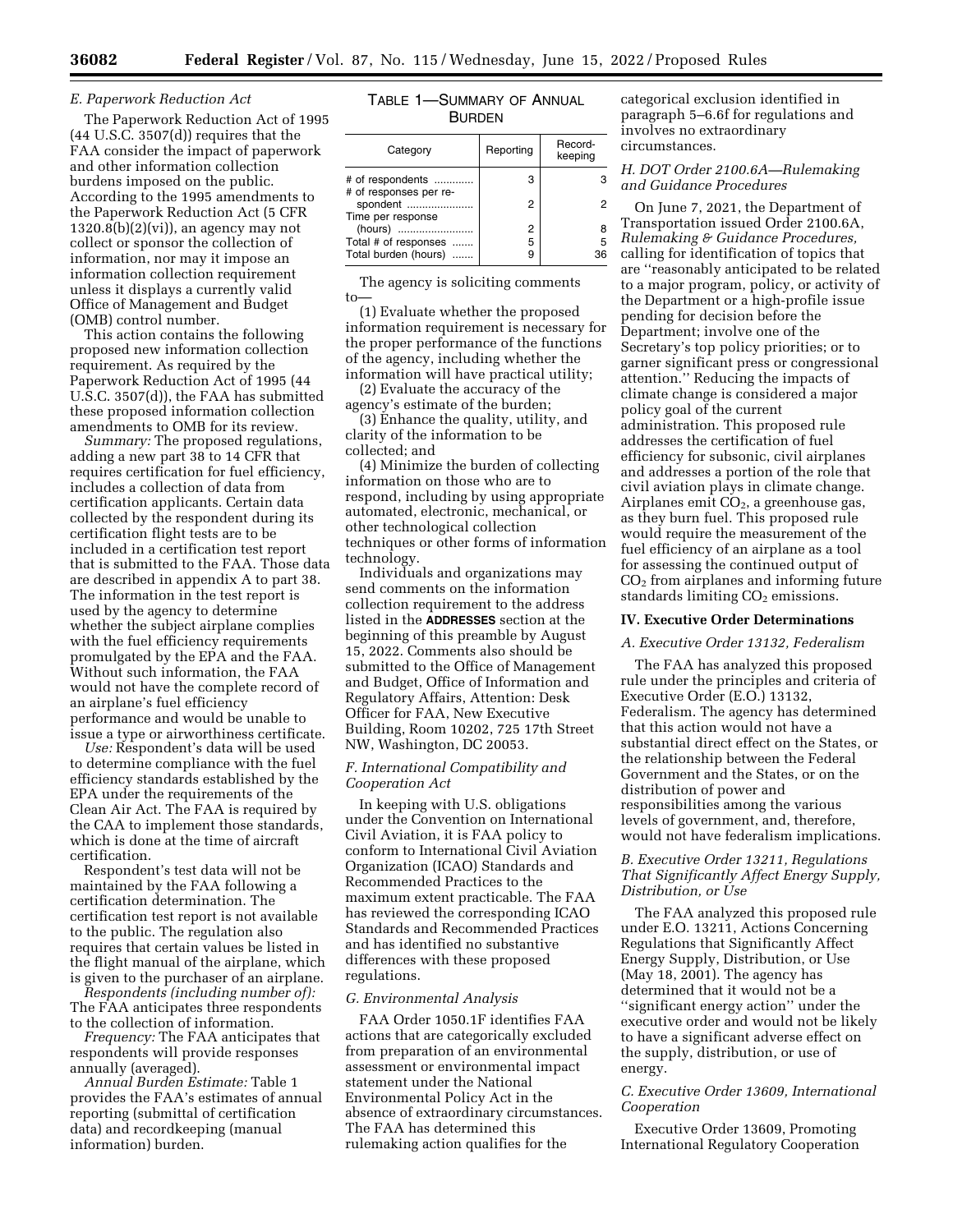(77 FR 26413, May 4, 2012), promotes international regulatory cooperation to meet shared challenges involving health, safety, labor, security, environmental, and other issues and reduce, eliminate, or prevent unnecessary differences in regulatory requirements. The FAA has analyzed this action under the policy and agency responsibilities of E.O. 13609. The agency has determined that this action would eliminate differences between U.S. aviation standards and those of other civil aviation authorities by adopting the airplane certification regulations needed to comply with the standards adopted by ICAO and the U.S. EPA.

## **V. Additional Information**

#### *A. Comments Invited*

The FAA invites interested persons to participate in this rulemaking by submitting written comments, data, or views. The agency also invites comments relating to the economic, environmental, energy, or federalism impacts that might result from adopting the proposals in this document. The most helpful comments reference a specific portion of the proposal, explain the reason for any recommended change, and include supporting data. To ensure the docket does not contain duplicate comments, commenters should send only one copy of written comments, or if comments are filed electronically, commenters should submit only one time.

The FAA will file in the docket all comments it receives, as well as a report summarizing each substantive public contact with FAA personnel concerning this proposed rulemaking. Before acting on this proposal, the FAA will consider all comments it receives on or before the closing date for comments. The FAA will consider comments filed after the comment period has closed if it is possible to do so without incurring expense or delay. The agency may change this proposal in light of the comments it receives.

Confidential Business Information: Confidential Business Information (CBI) is commercial or financial information that is both customarily and actually treated as private by its owner. Under the Freedom of Information Act (FOIA) (5 U.S.C. 552), CBI is exempt from public disclosure. If your comments responsive to this NPRM contain commercial or financial information that is customarily treated as private, that you actually treat as private, and that is relevant or responsive to this NPRM, it is important that you clearly designate the submitted comments as

CBI. Please mark each page of your submission containing CBI as ''PROPIN.'' The FAA will treat such marked submissions as confidential under the FOIA, and they will not be placed in the public docket of this NPRM. Submissions containing CBI should be sent to the person listed in **FOR FURTHER INFORMATION CONTACT** above. Any commentary that the FAA receives which is not specifically designated as CBI will be placed in the public docket for this rulemaking.

## *B. Availability of Rulemaking Documents*

An electronic copy of rulemaking documents may be obtained from the internet by—

1. Searching the Federal eRulemaking Portal at *[www.regulations.gov;](http://www.regulations.gov)* 

2. Visiting the FAA's Regulations and Policies web page at *[www.faa.gov/](http://www.faa.gov/regulations_policies) [regulations](http://www.faa.gov/regulations_policies)*\_*policies;* or

3. Accessing the Government Printing Office's web page at *[www.govinfo.gov.](http://www.govinfo.gov)* 

Copies may also be obtained by sending a request to the Federal Aviation Administration, Office of Rulemaking, ARM–1, 800 Independence Avenue SW, Washington, DC 20591, or by calling (202) 267–9677. Commenters must identify the docket or notice number of this rulemaking.

All documents the FAA considered in developing this proposed rule, including economic analyses and technical reports, may be accessed from the internet through the Federal eRulemaking Portal referenced in item (1) above.

#### **List of Subjects**

## *14 CFR Part 21*

Aircraft, Aviation safety, Exports, Imports, Reporting and recordkeeping requirements.

## *14 CFR Part 38*

Air pollution control, Aircraft.

#### *14 CFR Part 121*

Air carriers, Aircraft, Airmen, Aviation safety, Charter flights, Reporting and recordkeeping requirements, Safety, Transportation.

## *14 CFR Part 125*

Aircraft, Airmen, Aviation safety, Reporting and recordkeeping requirements.

In consideration of the foregoing, the Federal Aviation Administration proposes to amend chapter I of title 14, Code of Federal Regulations as follows:

## **PART 21—CERTIFICATION PROCEDURES FOR PRODUCTS AND ARTICLES**

■ 1. The authority citation for part 21 continues to read as follows:

**Authority:** 42 U.S.C. 7572; 49 U.S.C. 106(f), 106(g), 40105, 40113, 44701–44702, 44704, 44707, 44709, 44711, 44713, 44715, 45303.

■ 2. Amend § 21.5 by adding paragraph (b)(3) to read as follows:

## **§ 21.5 Airplane or Rotorcraft Flight Manual.**

- \* \* \* \* \*
- (b) \* \* \*

(3) Documentation of compliance with part 38 of this chapter, in an FAAapproved section of any approved airplane flight manual. Such material must include the fuel efficiency metric value as calculated under § 38.11 of this chapter, and the specific paragraph of § 38.17 of this chapter with which compliance has been shown for that airplane.

 $\overline{\phantom{a}}$  3. Amend § 21.17 by revising the introductory text of paragraph (a) to read as follows:

#### **§ 21.17 Designation of applicable regulations.**

(a) Except as provided in §§ 25.2, 27.2, and 29.2 of this subchapter, and in parts 26, 34, 36, and 38 of this subchapter, an applicant for a type certificate must show that the aircraft, aircraft engine, or propeller concerned meets—

\* \* \* \* \* ■ 4. Amend § 21.29 by revising paragraphs (a)(1)(i) and (b) to read as follows:

## **§ 21.29 Issue of type certificate: import products.**

- (a) \* \* \*
- $(1) * * * *$

(i) The applicable aircraft noise, fuel venting and exhaust emissions, and fuel efficiency requirements of this subchapter as designated in § 21.17, or the applicable aircraft noise, fuel venting and exhaust emissions, and fuel efficiency requirements of the State of Design, and any other requirements the FAA may prescribe to provide noise, fuel venting and exhaust emission, and fuel efficiency levels no greater than those provided by the applicable aircraft noise, fuel venting and exhaust emissions, and fuel efficiency requirements of this subchapter as designated in § 21.17; and

\* \* \* \* \* (b) A product type certificated under this section is determined to be compliant with the fuel venting and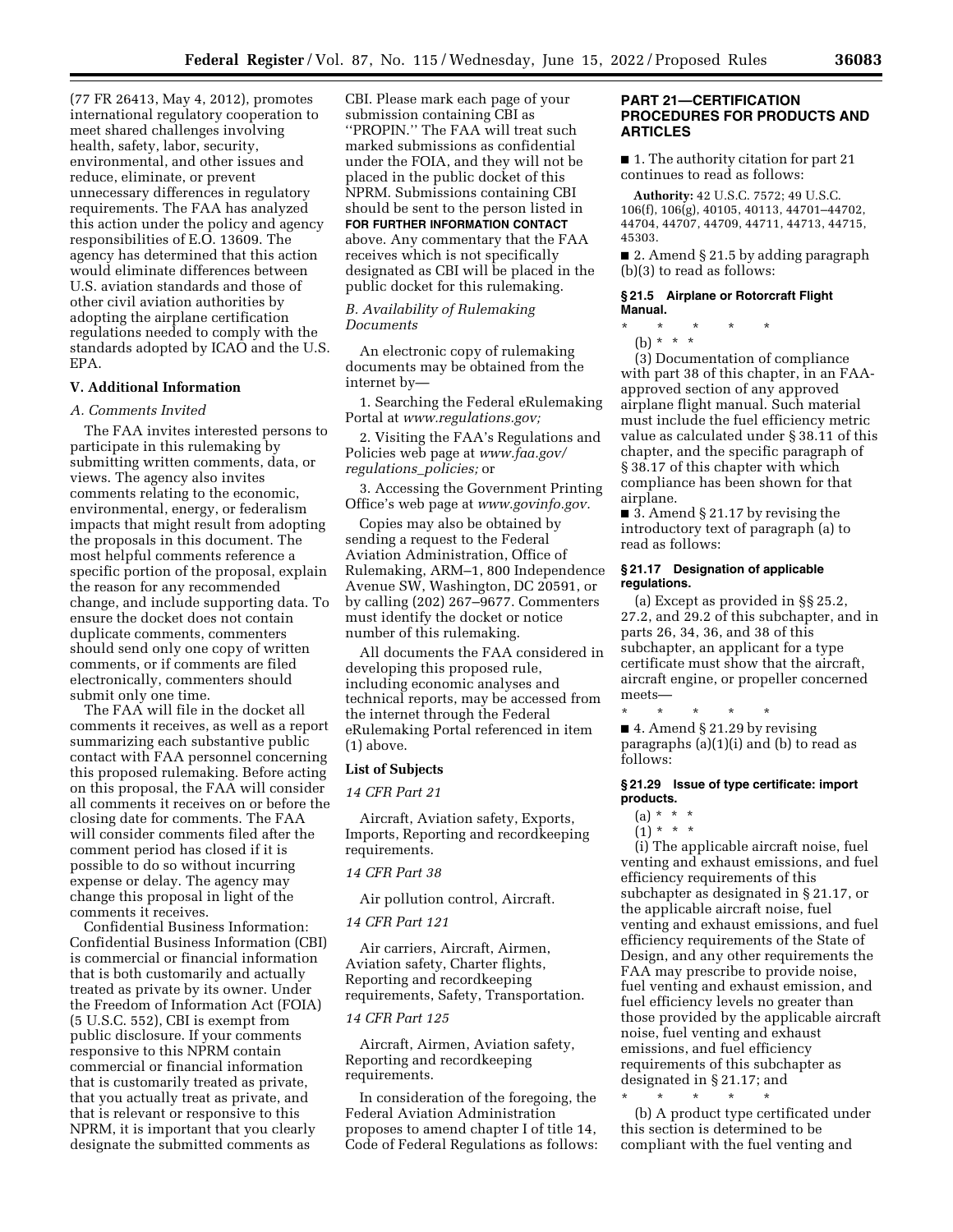exhaust emission standards of part 34 of this subchapter, the noise standards of part 36 of this subchapter, and the fuel efficiency requirements of part 38 of this subchapter. Compliance with parts 34, 36, and 38 of this subchapter is certified under paragraph (a)(1)(i) of this section, and the applicable airworthiness standards of this subchapter, or an equivalent level of safety, with which compliance is certified under paragraph  $(a)(1)(ii)$  of this section.

■ 5. Amend § 21.31 by revising paragraph (e) to read as follows:

**§ 21.31 Type design.**  \* \* \* \* \*

(e) Any other data necessary to allow, by comparison, the determination of the airworthiness, noise characteristics, fuel efficiency, fuel venting, and exhaust emissions (where applicable) of later products of the same type.

■ 6. Amend § 21.93 by adding paragraph (d) to read as follows:

## **§ 21.93 Classification of changes in type design.**

\* \* \* \* \*

(d) For the purpose of maintaining compliance with part 38 of this chapter, any voluntary change in the type design of an airplane that may increase the fuel efficiency metric value of that airplane is a ''fuel efficiency change'', in addition to being a minor or major change as classified in paragraph (a) of this section.

 $\blacksquare$  7. Amend § 21.101 by revising paragraph (a) to read as follows:

### **§ 21.101 Designation of applicable regulations.**

(a) An applicant for a change to a type certificate must show that the change and areas affected by the change comply with the airworthiness requirements applicable to the category of the product in effect on the date of the application for the change and with parts 34, 36, and 38 of this chapter. Exceptions are detailed in paragraphs (b) and (c) of this section.

\* \* \* \* \*

■ 8. Amend § 21.115 by revising paragraph (a) to read as follows:

## **§ 21.115 Applicable requirements.**

(a) Each applicant for a supplemental type certificate must show that the altered product meets applicable requirements specified in § 21.101 and—

(1) In the case of an acoustical change described in § 21.93(b), show compliance with the applicable noise requirements of part 36 of this chapter;

(2) In the case of an emissions change described in § 21.93(c), show

compliance with the applicable fuel venting and exhaust emissions requirements of part 34 of this chapter; and

(3) In the case of a fuel efficiency change described in § 21.93(d), show compliance with the applicable fuel efficiency requirements of part 38 of this chapter.

\* \* \* \* \* ■ 9. Amend § 21.183 by adding reserved paragraph (i) and paragraph (j) to read as follows:

#### **§ 21.183 Issue of standard airworthiness certificates for normal, utility, acrobatic, commuter, and transport category aircraft; manned free balloons; and special classes of aircraft.**

\* \* \* \* \* (j) *Fuel efficiency requirements.* No original standard airworthiness certificate may be issued under this section unless the applicant has demonstrated that the type design complies with the applicable fuel efficiency requirements of part 38 of this chapter.

 $\blacksquare$  10. Amend § 21.187 by revising paragraph (a) to read as follows:

## **§ 21.187 Issue of multiple airworthiness certification.**

(a) An applicant for an airworthiness certificate in the restricted category, and in one or more other categories except primary category, is entitled to the certificate, if—

(1) He shows compliance with the requirements for each category, when the aircraft is in the configuration for that category;

(2) He shows that the aircraft can be converted from one category to another by removing or adding equipment by simple mechanical means;

(3) The aircraft complies with the applicable requirements of part 34 of this subchapter; and

(4) The airplane complies with the applicable requirements of part 38 of this subchapter. \* \* \* \* \*

■ 11. Add part 38 to read as follows:

## **PART 38—AIRPLANE FUEL EFFICIENCY CERTIFICATION**

## **Subpart A—General**

Sec.<br>38.1

- Applicability.
- 38.3 Definitions.
- Compatibility with airworthiness requirements.
- 38.5 Exemptions.
- 38.7 [Reserved]
- 38.9 Relationship to other regulations.

## **Subpart B—Determining Fuel Efficiency for Subsonic Airplanes**

Sec.

- 38.11 Fuel efficiency metric.
- 38.13 Specific air range.
- 38.15 Reference geometric factor.<br>38.17 Fuel efficiency limits. Fuel efficiency limits.
- 
- 38.19 Change criteria.
- Approval before compliance testing. 38.23 Manual information and limitations.
- Appendix A to Part 38—Determination of

Airplane Fuel Efficiency Metric Value

**Authority:** 42 U.S.C. 4321 *et seq.,* 7572; 49 U.S.C. 106(g), 40113, 44701–44702, 44704; 49 CFR 1.83(c).

## **Subpart A—General**

#### **§ 38.1 Applicability.**

(a) Except as provided in paragraph (c) of this section, an airplane that is subject to the requirements of 40 CFR part 1030 may not exceed the fuel efficiency limits of this part when original type certification under this title is sought. This part applies to the following airplanes:

(1) A subsonic jet airplane that has— (i) A type-certificated maximum

passenger seating capacity of 20 seats or more, and

(ii) A maximum takeoff mass (MTOM) greater than 5,700 kg, and

(iii) An application for original type certification that is submitted on or after January 11, 2021, or

(iv) A type-certificated maximum passenger seating capacity of 19 seats or fewer, and

(v) A MTOM greater than 60,000 kg, and

(vi) An application for original type certification that is submitted on or after January 11, 2021.

(2) A subsonic jet airplane that has—

(i) A type-certificated maximum passenger seating capacity of 19 seats or fewer,

(ii) A MTOM greater than 5,700 kg, but not greater than 60,000 kg, and

(iii) An application for original type certification that is submitted on or after January 1, 2023.

(3) A propeller-driven airplane that has—

(i) A MTOM greater than 8,618 kg, and

(ii) An application for original type certification that is submitted on or after January 11, 2021.

(4) A subsonic jet airplane— (i) That is a modified version of an airplane whose type design was not certificated under this part,

(ii) That has a MTOM greater than 5,700 kg,

(iii) For which an application for the modification in type design is submitted on or after January 1, 2023, and

(iv) For which the first certificate of airworthiness is issued for an airplane built with the modified type design.

(5) A propeller-driven airplane—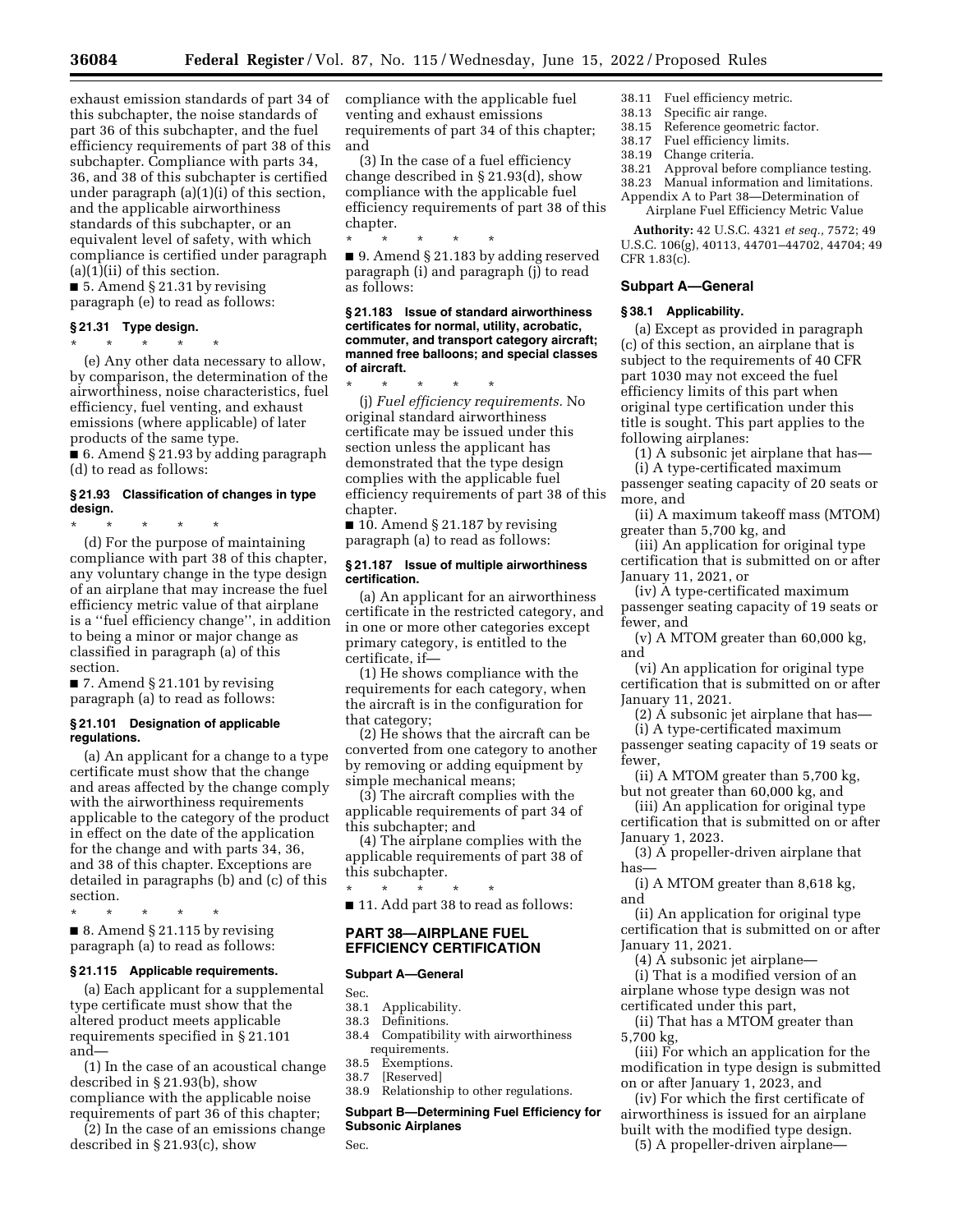(i) That is a modified version of an airplane whose type design was not certificated under this part,

(ii) That has a MTOM greater than 8,618 kg,

(iii) For which an application for modification in type design is submitted on or after January 1, 2023, and

(iv) For which the first certificate of airworthiness is issued for an airplane built with the modified type design.

(6) A subsonic jet airplane that has— (i) A MTOM greater than 5,700 kg,

and

(ii) Its first certificate of airworthiness issued on or after January 1, 2028.

(7) A propeller-driven airplane that has—

(i) A MTOM greater than 8,618 kg, and

(ii) Its first certificate of airworthiness issued on or after January 1, 2028.

(b) The requirements of this part apply to an airplane that incorporates a modification that changes the fuel efficiency metric value of a prior version of that airplane. A modified airplane may not exceed the applicable fuel efficiency limit of this part when certification under this chapter is sought. The criteria for modified airplanes are described in § 38.19. A modified airplane is subject to the same fuel efficiency limit of § 38.17 as the prior version of the airplane.

(c) The requirements of this part do not apply to:

(1) Subsonic jet airplanes having a MTOM at or below 5,700 kg.

(2) Propeller-driven airplanes having a MTOM at or below 8,618 kg.

(3) Amphibious airplanes.

(4) Airplanes initially designed, or modified and used, for specialized operations. These airplane designs may include characteristics or configurations necessary to conduct specialized operations that the United States Environmental Protection Agency (EPA) and the FAA have determined may cause a significant increase in the fuel efficiency metric value.

(5) Airplanes designed with a reference geometric factor of zero.

(6) Airplanes designed for, or modified and used for, firefighting.

(7) Airplanes powered by reciprocating engines.

## **§ 38.3 Definitions.**

For the purpose of showing compliance with this part, the following terms have the specified meanings:

*Amphibious airplane* means an airplane that is capable of takeoff and landing on both land and water. Such an airplane uses its hull or floats attached to the landing gear for takeoff and landing on water, and either extendable or fixed landing gear for takeoff and landing on land.

*ICAO Annex 16, Volume III* means Volume III of Annex 16 to the Convention on International Civil Aviation.

*Maximum takeoff mass (MTOM)* is the maximum allowable takeoff mass as stated in the approved certification basis for an airplane type design. Maximum takeoff mass is expressed in kilograms.

*Performance model* is an analytical tool (or a method) validated using corrected flight test data that can be used to determine the specific air range values for calculating the fuel efficiency metric value.

*Reference geometric factor (RGF)* is a non-dimensional number derived from a two-dimensional projection of the fuselage.

*Specific air range (SAR)* is the distance an airplane travels per unit of fuel consumed. Specific air range is expressed in kilometers per kilogram of fuel.

*Subsonic* means an airplane that has not been certificated under this title to exceed Mach 1 in normal operation.

*Type certificated maximum passenger seating capacity* means the maximum number of passenger seats that may be installed on an airplane as listed on its type certificate data sheet, regardless of the actual number of seats installed on an individual airplane.

## **§ 38.4 Compatibility with airworthiness requirements.**

Unless otherwise approved by the FAA, an airplane used to demonstrate compliance with this part must meet all of the airworthiness requirements of this chapter required to establish the type certification basis of the airplane, for any condition under which compliance with this part is being demonstrated. Any procedure used to demonstrate compliance, and any flight crew

information developed for demonstrating compliance with this part, must be consistent with the airworthiness requirements of this chapter that constitute the type certification basis of the airplane.

#### **§ 38.5 Exemptions.**

A petition for exemption from any requirement of this part must be submitted to the Administrator in accordance with and meet the requirements of part 11 of this chapter. The FAA will consult with the EPA on each exemption petition before taking action.

#### **§ 38.7 [Reserved]**

#### **§ 38.9 Relationship to other regulations.**

In accordance with certain provision of the Clean Air Act Amendments of 1970 (CAA) (42 U.S.C. 7571 *et seq.*), the United States Environmental Protection Agency (EPA) is authorized to set standards for aircraft engine emissions in the United States, while the FAA is authorized to insure compliance with those standards under a delegation from the Secretary of Transportation (49 CFR 1.47). The fuel efficiency limits in § 38.17 are intended to be the same as that promulgated by the EPA in 40 CFR part 1030. Accordingly, if the EPA changes any regulation in 40 CFR part 1030 that corresponds with a regulation in this part, a certification applicant may request a waiver of those provisions as they appear in this part in order to comply with part 1030. In addition, unless otherwise specified in this part, all terminology and abbreviations in this part that are defined in 40 CFR part 1030 have the meaning specified in part 1030.

## **Subpart B—Determining Fuel Efficiency for Subsonic Airplanes**

#### **§ 38.11 Fuel efficiency metric.**

For each airplane subject to this part, or to determine whether a modification makes an airplane subject to this part under the change criteria of § 38.19, a fuel efficiency metric value must be calculated, using the following equation, rounded to three decimal places:

Fuel Efficiency metric value  $=$   $\frac{\left(\frac{1}{SAR}\right)_{avg}}{RGF^{0.24}}$ 

Where: The SAR is determined in accordance with § 38.13, and the RGF is determined in accordance with § 38.15. The fuel

efficiency metric value is expressed in units of kilograms of fuel consumed per kilometer.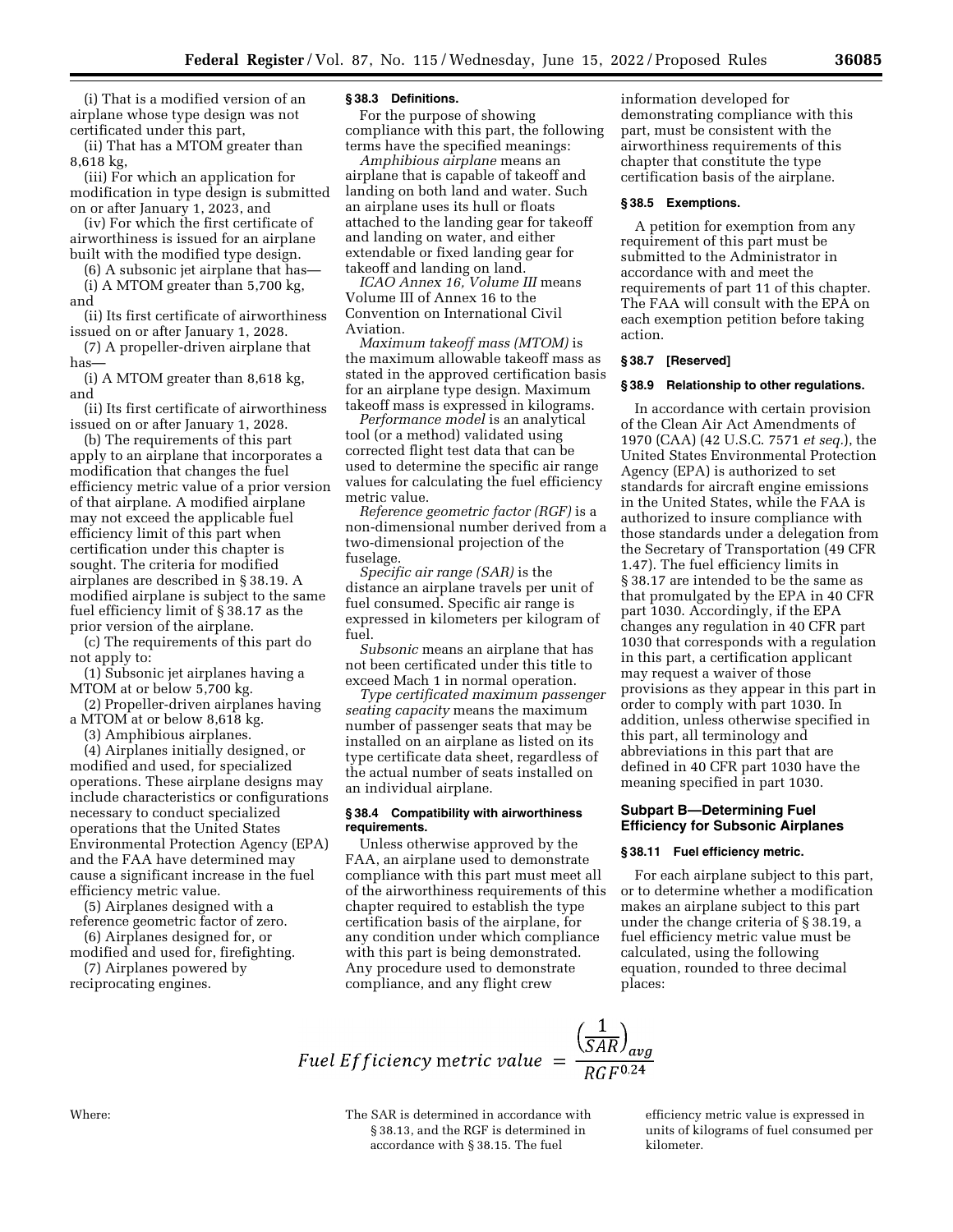## **§ 38.13 Specific air range.**

(a) For each airplane subject to this part, the SAR of an airplane must be determined by either:

(1) Direct flight test measurements.

(2) Using a performance model that is: (i) Validated by actual SAR flight test data; and

(ii) Approved by the FAA before any SAR calculations are made.

(b) For the airplane model, establish a 1/SAR value at each of the following reference airplane masses:

(1) High gross mass: 92 percent MTOM.

 $(2)$  Low gross mass:  $(0.45 * MTOM) +$ (0.63 \* (MTOM∧0.924)).

(3) Mid gross mass: simple arithmetic average of high gross mass and low gross mass.

(c) To obtain  $(1/SAR)_{avg}$  as required to determine the fuel efficiency metric value described in § 38.11, calculate the average of the three 1/SAR values described in paragraph (b) of this section. Do not include auxiliary power units in any 1/SAR calculation.

(d) All determinations made under this section must be made in accordance with the procedures applicable to SAR as described in appendix A to this part.

#### **§ 38.15 Reference geometric factor.**

For each airplane subject to this part, determine the airplane's nondimensional RGF for the fuselage size of each airplane model, calculated as follows:

(a) For an airplane with a single deck, determine the area of a surface (expressed in m∧2) bounded by the maximum width of the fuselage outer mold line projected to a flat plane parallel with the main deck floor and the forward and aft pressure bulkheads except for the crew cockpit zone.

(b) For an airplane with more than one deck, determine the sum of the areas (expressed in m∧2) as follows:

(1) The maximum width of the fuselage outer mold line, projected to a flat plane parallel with the main deck floor by the forward and aft pressure bulkheads except for any crew cockpit zone.

(2) The maximum width of the fuselage outer mold line at or above each other deck floor, projected to a flat plane parallel with the additional deck floor by the forward and aft pressure bulkheads except for any crew cockpit zone.

(c) Determine the non-dimensional RGF by dividing the area defined in paragraph (a) or (b) of this section by 1 m∧2.

(d) All measurements and calculations used to determine the RGF of an airplane must be made in accordance with the procedures for determining RGF in section A38.3 of appendix A to this part.

#### **§ 38.17 Fuel efficiency limits.**

(a) The fuel efficiency limits in this section are expressed as maximum permitted fuel efficiency metric values, as calculated under § 38.11.

(b) The fuel efficiency metric value of an airplane subject to this part may not exceed the following, rounded to three decimal places:

| For airplanes described in                                                                                                                                                                                                                                                          | With a MTOM                                                                                                                                                                                                                                | The maximum permitted fuel efficiency metric value is                                                                                                                                                                                                                                                                                                                                                                                                                                                                                                                                                                      |
|-------------------------------------------------------------------------------------------------------------------------------------------------------------------------------------------------------------------------------------------------------------------------------------|--------------------------------------------------------------------------------------------------------------------------------------------------------------------------------------------------------------------------------------------|----------------------------------------------------------------------------------------------------------------------------------------------------------------------------------------------------------------------------------------------------------------------------------------------------------------------------------------------------------------------------------------------------------------------------------------------------------------------------------------------------------------------------------------------------------------------------------------------------------------------------|
|                                                                                                                                                                                                                                                                                     |                                                                                                                                                                                                                                            |                                                                                                                                                                                                                                                                                                                                                                                                                                                                                                                                                                                                                            |
| $(1)$ Section 38.1(a)(1) and (2)<br>$(3)$ Section 38.1(a)(1) and $(3)$<br>$(4)$ Section 38.1 $(a)(1)$ and $(3)$<br>$(5)$ Section 38.1(a)(4) and (6)<br>$(6)$ Section 38.1 $(a)(5)$ and $(7)$<br>$(7)$ Section 38.1(a)(4) through $(7)$<br>$(8)$ Section 38.1 $(a)(4)$ through $(7)$ | $5,700 < M$ TOM $\leq 60,000$ kg<br>$8,618 < M$ TOM $\leq 60,000$ kg<br>$60,000 < M$ TOM $\leq 70,395$ kg<br>MTOM > 70,395 kg<br>$5,700 < M$ TOM $\leq 60,000$ kg<br>$8,618 < M$ TOM $\leq 60,000$ kg<br>$60,000 < M$ TOM $\leq 70,107$ kg | 10 (-2.73780 + (0.681310*log <sub>10</sub> (MTOM)) + (-0.0277861*(log <sub>10</sub> (MTOM)) $\sim$ 2))<br>$10 (-2.73780 + (0.681310*log_{10}(MTOM)) + (-0.0277861*log_{10}(MTOM)) \wedge 2))$<br>0.764.<br>10 (-1.412742 + (-0.020517*log <sub>10</sub> (MTOM)) + (0.0593831*(log <sub>10</sub> (MTOM)) $\sim$ 2))<br><b>10</b> (−2.57535 + (0.609766*log <sub>10</sub> (MTOM)) + (−0.0191302*(log <sub>10</sub> (MTOM))∧2))<br>$10 (-2.57535 + (0.609766*log_{10}(MTOM)) + (-0.0191302*(log_{10}(MTOM)) \wedge 2)).$<br>0.797.<br>$10 (-1.39353 + (-0.020517*)\log_{10}(MTOM)) + (0.0593831*(\log_{10}(MTOM)) \wedge 2))$ |

# **§ 38.19 Change criteria.**

(a) For an airplane that has been shown to comply with § 38.17, any subsequent version of that airplane must demonstrate compliance with § 38.17 if the subsequent version incorporates a modification that either increases:

(1) The maximum takeoff mass; or

(2) The fuel efficiency metric value by more than:

(i) For airplanes with a MTOM greater than or equal to 5,700 kg, the value decreases linearly from 1.35 to 0.75 percent for an airplane with a MTOM of 60,000 kg.

(ii) For airplanes with a MTOM greater than or equal to 60,000 kg, the value decreases linearly from 0.75 to 0.70 percent for airplanes with a MTOM of 600,000 kg.

(iii) For airplanes with a MTOM greater than or equal to 600,000 kg, the value is 0.70 percent.

(b) For an airplane that has been shown to comply with § 38.17, and for any subsequent version of that airplane that incorporates modifications that do not increase the MTOM or the fuel efficiency metric value in excess of the

levels shown in this paragraph (b), the fuel efficiency metric value of the modified airplane may be reported to be the same as the value of the prior version.

(c) For an airplane that meets the criteria of § 38.1(a)(4) or (5), on or after January 1, 2023, and before January 1, 2028, the airplane must demonstrate compliance with § 38.17 if it incorporates any modification that increases the fuel efficiency metric value by more than 1.5 percent from the prior version of the airplane.

## **§ 38.21 Approval before compliance testing.**

All procedures, weights, configurations, and other information or data that are used to establish a fuel efficiency level required by this part or in any appendix to this part (including any equivalent procedures) must be approved by the FAA prior to use in certification tests intended to demonstrate compliance with this part.

## **§ 38.23 Manual information and limitations.**

(a) *Information in manuals.* The following information must be included in any FAA-approved section of a FAAapproved Airplane Flight Manual or combination of approved manual material:

(1) Fuel efficiency level established during type certification; and

(2) Maximum takeoff mass at which fuel efficiency level was established.

(b) *Limitation.* If the fuel efficiency of an airplane is established at a weight (mass) that is less than the maximum certificated takeoff weight (mass) used to establish the airworthiness of the airplane under this chapter, the lower weight (mass) becomes an operating limitation of the airplane and that limitation must be included in the limitations section of any FAAapproved manual.

# **Appendix A to Part 38—Determination of Airplane Fuel Efficiency Metric Value**

Sec.

A38.1 Introduction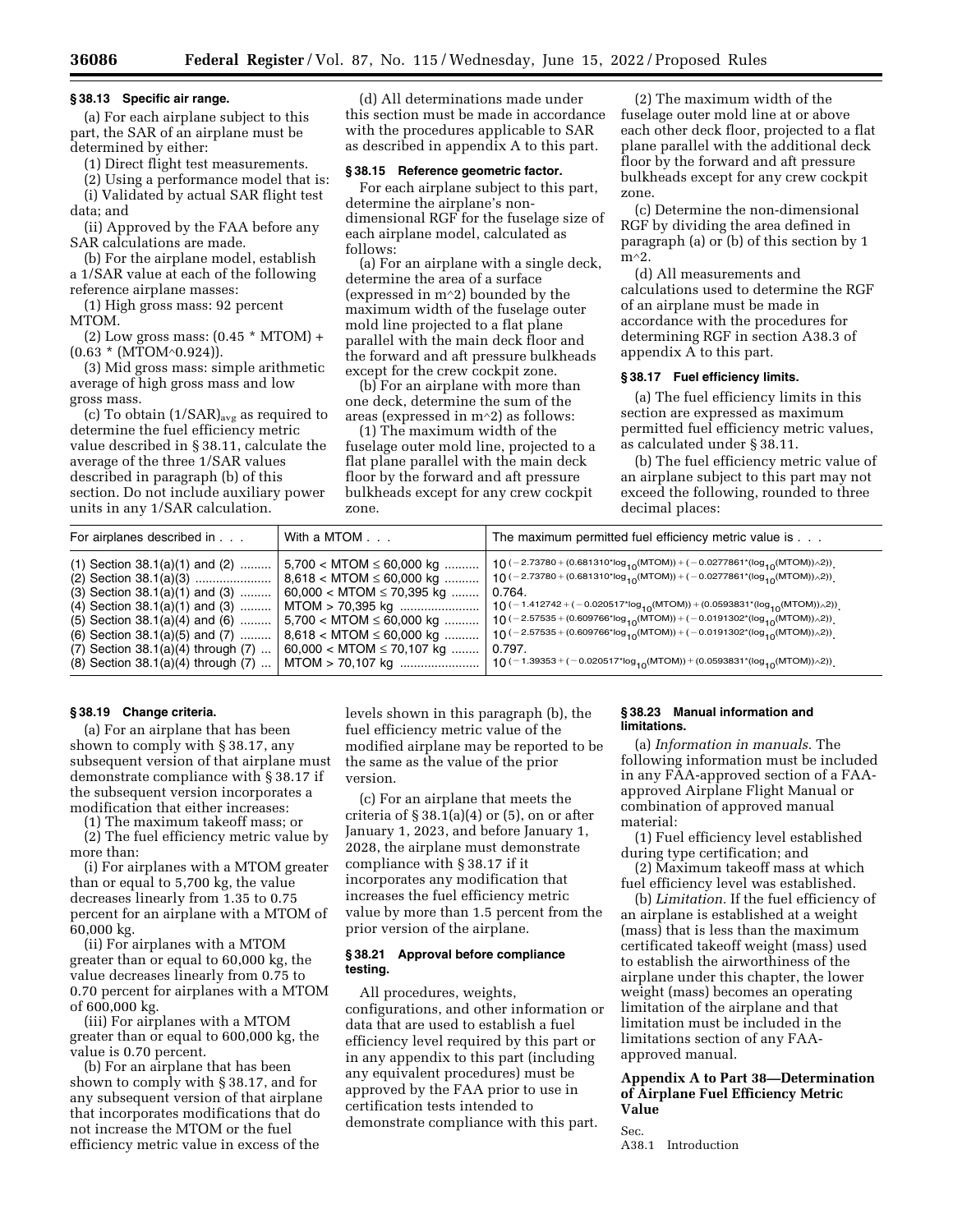A38.2 Reference Specifications for SAR Flight Tests

A38.3 Determination of Reference Geometric Factor (RGF)

A38.4 Certification Test Specifications

A38.5 Measurement of Specific Air Range A38.6 Submission of Certification Data to the FAA

#### **A38.1 Introduction**

A38.1.1 This appendix describes the processes and procedures for determining the fuel efficiency metric value for an airplane subject to this part.

#### **A38.1.2 Methods for Determining Specific Air Range (SAR)**

A38.1.2.1 SAR may be determined by either—

A38.1.2.1.1 Direct flight test measurement at the SAR test points, including any corrections of test data to reference specifications; or

A38.1.2.1.2 Use of a performance model. A38.1.2.2 For any determination made under section A38.1.2.1.1 of this appendix, the SAR flight test data must have been acquired in accordance with the procedures defined in this appendix and approved by the FAA.

A38.1.2.3 For any determination made under section A38.1.2.1.2 of this appendix, the performance model must:

A38.1.2.3.1 Be verified that the model produces the values that are the same as FAA-approved SAR flight test data.

A38.1.2.3.2 Include a detailed description of any test and analysis method and any algorithm used so as to allow evaluation by the FAA; and

A38.1.2.3.4 Be approved by the FAA before use.

#### **A38.2 Reference Specifications for SAR Flight Tests**

A38.2.1 The following reference specifications must be established when determining SAR values for an airplane. No reference specification may exceed any airworthiness limit approved for the airplane under this chapter. See section A38.5 of this appendix for further information.

A38.2.1.1 Reference specifications at the airplane level:

A38.2.1.1.1 Airplane at the reference masses listed in §  $38.13(b)$ ;

A38.2.1.1.2 A combination of altitude and airspeed selected by the applicant;

A38.2.1.1.3 Airplane in steady, unaccelerating, straight and level flight;

A38.2.1.1.4 Airplane in longitudinal and lateral trim;

A38.2.1.1.5 Airplane gravitational acceleration when travelling in the direction of true North in still air at the reference altitude and a geodetic latitude of 45.5 degrees, based on  $g_0$  ( $g_0$  is 9.80665 m/s<sup>2</sup>, which is the standard acceleration due to gravity at sea level and a geodetic latitude of 45.5 degrees);

A38.2.1.1.6 A reference airplane center of gravity (CG) position selected by the applicant to be representative of a mid-CG point relevant to design cruise performance at each of the three reference airplane masses; and

A38.2.1.1.7 A wing structural loading condition defined by the applicant that is representative of operations conducted in accordance with the airplane's maximum payload capability.

A38.2.1.2 Reference specifications at the engine level:

A38.2.1.2.1 Electrical and mechanical power extraction and bleed flow relevant to design cruise performance, as selected by the applicant;

*Note.*—Power extraction and bleed flow attributable to the use of optional equipment such as passenger entertainment systems need not be included.

A38.2.1.2.2 Engine stability bleeds operating according to the manufacturer's normal schedule for the engine; and

A38.2.1.2.3 Engines with at least 15 cycles or 50 engine flight hours.

A38.2.1.3 Other reference specifications: A38.2.1.3.1 ICAO standard day atmosphere (Doc 7488/3, 3rd edition 1993, titled ''Manual of the ICAO Standard

Atmosphere (extended to 80 kilometres (262 500 feet))'')

A38.2.1.3.2 Fuel lower heating value equal to 43.217 MJ/kg (18 580 BTU/lb);

A38.2.2 If any test conditions are not the same as the reference specifications of this appendix, the test conditions must be corrected to the reference specifications as described in section A38.5 of this appendix.

#### **A38.3 Determination of Reference Geometric Factor (RGF)**

A38.3.1 This section provides additional information for determining the RGF, as required by § 38.15.

A38.3.2 The area that defines RGF includes all pressurized space on a single or multiple decks including aisles, assist spaces, passageways, stairwells and areas that can accommodate cargo or auxiliary fuel containers. It does not include permanent integrated fuel tanks within the cabin, or any unpressurized fairings, crew rest or work areas, or cargo areas that are not on the main or upper deck (*e.g.,* 'loft' or under floor areas). RGF does not include the cockpit crew zone.

A38.3.3 The aft boundary to be used for calculating RGF is the aft pressure bulkhead. The forward boundary is the forward pressure bulkhead, not including the cockpit crew zone.

A38.3.4 Areas that are accessible to both crew and passengers are not considered part of the cockpit crew zone. For an airplane that has a cockpit door, the aft boundary of the cockpit crew zone is the plane of the cockpit door. For an airplane that has no cockpit door, or has optional interior configurations that include different locations of the cockpit door, the aft boundary is determined by the configuration that provides the smallest available cockpit crew zone. For airplanes certificated for single-pilot operation, the cockpit crew zone is measured as half the width of the cockpit.

A38.3.5 Figures A38–1 and A38–2 of this appendix provide a notional view of the RGF boundary conditions. **BILLING CODE 4910–13–P**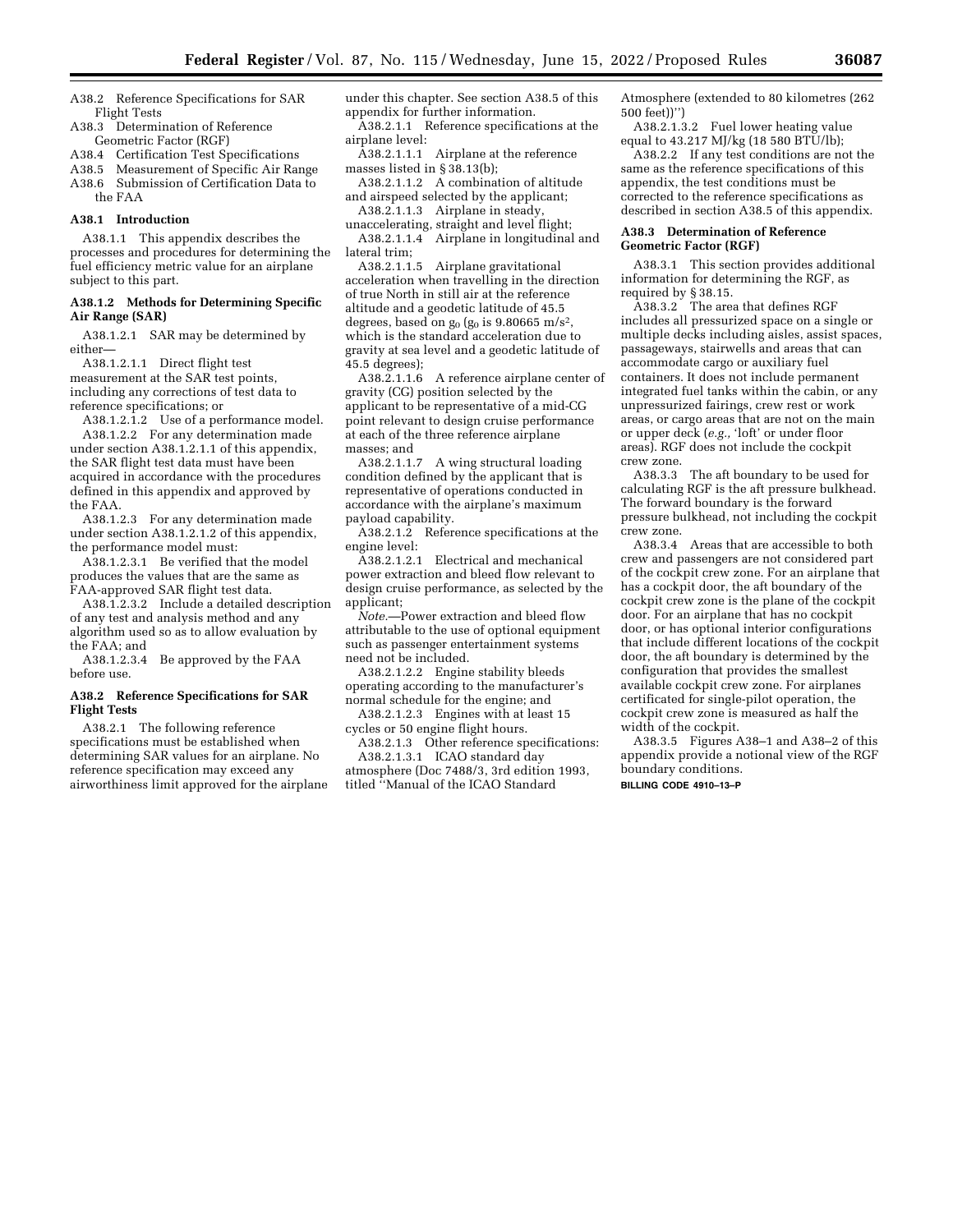

Figure A38-1 to Appendix A to Part 38. Cross-sectional view

Figure A38-2 to Appendix A to Part 38. Longitudinal view

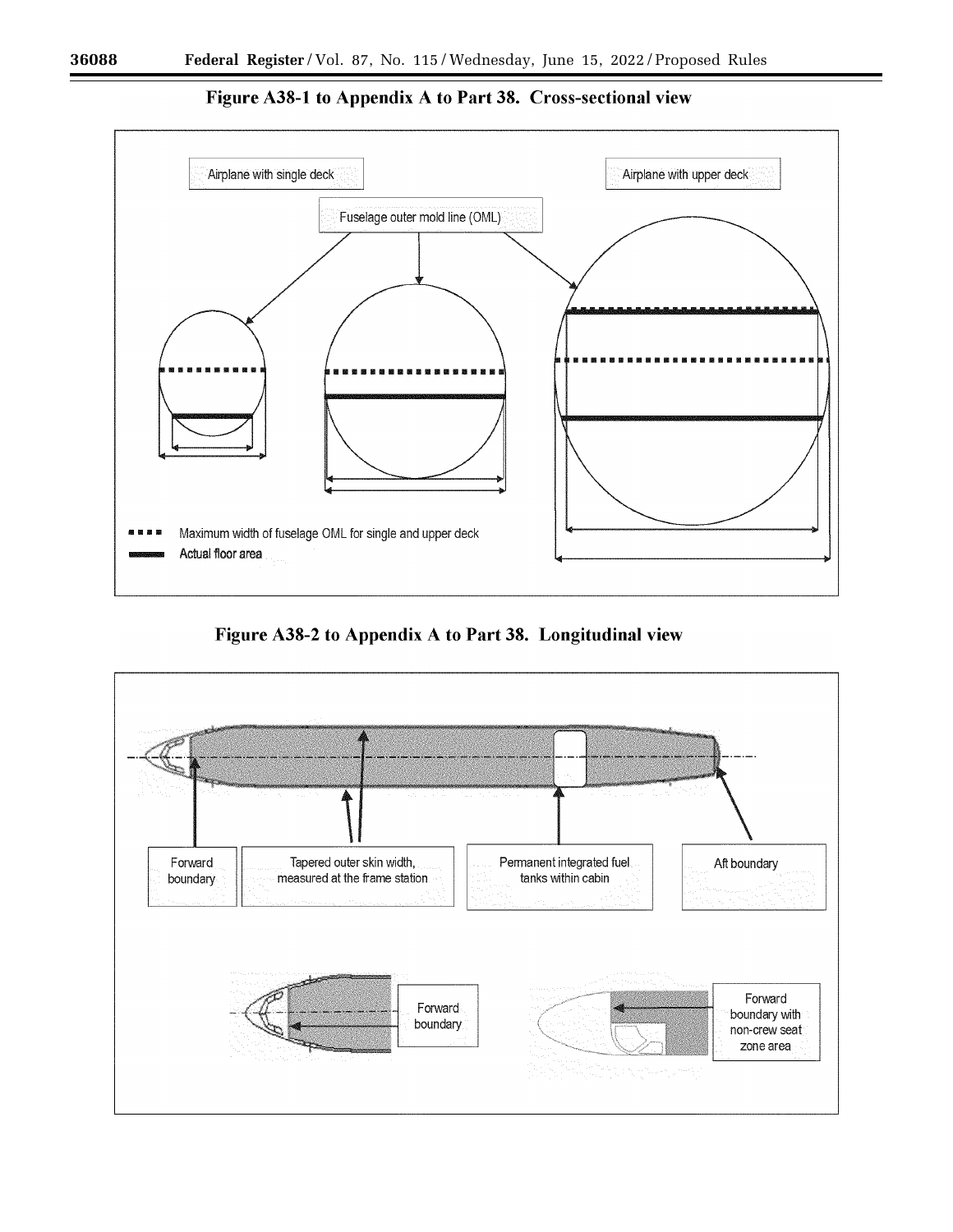#### **BILLING CODE 4910–13–C**

#### **A38.4 Certification Test Specifications**

A38.4.1 Certification Test Specifications. This section prescribes the specifications under which an applicant must conduct SAR certification tests.

A38.4.2 Flight Test Procedures

A38.4.2.1 Before a Test Flight. The test flight procedures must include the following elements and must be approved by the FAA before any test flight is conducted:

A38.4.2.1.1 *Airplane conformity.* The test airplane must conform to the critical configuration of the type design for which certification is sought.

A38.4.2.1.2 *Airplane weight.* The weight and balance of the test airplane must be established prior to the test flight, including any changes in weight that occur after the airplane is weighed and before the flight is conducted.

A38.4.2.1.3 *Fuel.* The fuel used for each flight test must meet the specification defined in either ASTM D1655–15 (entitled ''Standard Specification for Aviation Turbine Fuels''), Defense Standard 91–91, Issue 7, Amendment 3 (entitled ''Turbine Fuel, Kerosene Type, Jet A–1''), or as approved by FAA.

A38.4.2.1.4 *Fuel lower heating value.* The lower heating value of the fuel used on a test flight must be determined from a sample of fuel used for the test flight. The lower heating value of the fuel sample must be used to correct measured data to reference specifications. The determination of lower heating value and the correction to reference specifications are subject to approval by the FAA.

A38.4.2.1.4.1 The fuel lower heating value may be determined in accordance with ASTM specification D4809–13 ''Standard Test Method for Heat of Combustion of Liquid Hydrocarbon Fuels by Bomb Calorimeter (Precision Method)'', or as approved by the FAA.

A38.4.2.1.4.2 The fuel sample may be representative of the fuel used for each flight test and may not have variations.

A38.4.2.1.5 *Fuel specific gravity and viscosity.* When volumetric fuel flow meters are used, the specific gravity and viscosity of the fuel used on a test flight must be determined from a sample of fuel used for the test flight.

A38.4.2.1.5.1 The fuel specific gravity may be determined in accordance with ASTM specification D4052–11 ''Standard Test Method for Density and Relative Density of Liquids by Digital Density Meter'', or as approved by FAA.

A38.4.2.1.5.2 The fuel kinematic viscosity may be determined in accordance with ASTM specification D445–15 (entitled ''Standard Test Method for Kinematic Viscosity of Transparent and Opaque Liquids (and Calculation of Dynamic Viscosity)''), or as approved by FAA.

A38.4.2.2 Flight Test Configurations and Test Condition Stability. An applicant must conduct each flight test in accordance with the flight test configurations and the stability conditions as follows:

A38.4.2.2.1 Flight Test Configuration. The following configurations must be

maintained during each flight used to gather data for determining SAR values:

A38.4.2.2.1.1 To the extent that is practicable, the airplane is flown at constant pressure altitude and constant heading along isobars;

A38.4.2.2.1.2 The engine thrust/power setting is stable for unaccelerating level flight;

A38.4.2.2.1.3 The airplane is flown as close as practicable to the reference specifications to minimize the magnitude of any correction;

A38.4.2.2.1.4 There are no changes in trim or engine power/thrust settings, engine stability and handling bleeds, or electrical and mechanical power extraction (including bleed flow); and

A38.4.2.2.1.5 There is no unnecessary movement of on-board personnel.

A38.4.2.2.2 Test Condition Stability. To obtain a valid SAR measurement, the following conditions must be maintained during each test flight, including the indicated tolerances for at least 1 minute while SAR data is acquired:

A38.4.2.2.2.1 Mach number within ±0.005;

A38.4.2.2.2.2 Ambient temperature within  $\pm 1$  °C;

A38.4.2.2.2.3 Heading within ±3 degrees;

A38.4.2.2.2.4 Track within ±3 degrees; A38.4.2.2.2.5 Drift angle less than 3

degrees;

A38.4.2.2.2.6 Ground speed within ±3.7 km/h (±2 kt);

A38.4.2.2.2.7 Difference in ground speed at the beginning of the SAR measurement from the ground speed at the end of the SAR measurement within ±2.8 km/h/min (±1.5 kt/ min); and

A38.4.2.2.2.8 Pressure altitude within ±23 m (±75 ft).

A38.4.2.2.3 Alternatives to the stable test condition criteria of section A38.4.2.2.2 of this appendix may be used provided that stability is sufficiently demonstrated to the FAA.

A38.4.2.2.4 Data obtained at test points that do not meet the stability criteria of section A38.4.2.2.2 may be acceptable as an equivalent procedure, subject to FAA approval.

A38.4.2.2.5 SAR measurements at the test points must be separated by either:

A38.4.2.2.5.1 Two minutes; or

A38.4.2.2.5.2 An exceedance of one or more of the stability criteria limits described in A38.4.2.2.2.

#### **A38.4.2.3 Verification of Airplane Mass at Test Conditions**

A38.4.2.3.1 The procedure for determining the mass of the airplane at each test condition must be approved by the FAA.

A38.4.2.3.2 The mass of the airplane during a flight test is determined by subtracting the fuel used from the mass of the airplane at the start of the test flight. The accuracy of the determination of the fuel used must be verified by:

A38.4.2.3.2.1 Weighing the test airplane on calibrated scales before and after the SAR test flight; or

A38.4.2.3.2.2 Weighing the test airplane before and after another test flight that

included a cruise segment, provided that flight occurs within one week or 50 flight hours (at the option of the applicant) of the SAR test flight and using the same, unaltered fuel flow meters.

#### **A38.5 Measurement of Specific Air Range**

A38.5.1 Measurement System

A38.5.1.1 The following parameters must be recorded at a minimum sampling rate of 1 Hertz (cycle per second):

- A38.5.1.1.1 Airspeed;<br>A38.5.1.1.2 Ground sp
- Ground speed;
- A38.5.1.1.3 True airspeed;
- A38.5.1.1.4 Fuel flow;<br>A38.5.1.1.5 Engine poy
- Engine power setting;
- A38.5.1.1.6 Pressure altitude;<br>A38.5.1.1.7 Temperature;
- Temperature:
- A38.5.1.1.8 Heading;
- A38.5.1.1.9 Track; and

A38.5.1.1.10 Fuel used (for the

- determination of gross mass and CG
- position).
- A38.5.1.2 The following parameters must be recorded:
	- A38.5.1.2.1 Latitude;

A38.5.1.2.2 Engine bleed positions and power off-takes; and

A38.5.1.2.3 Power extraction (electrical and mechanical load).

A38.5.1.3 The value of each parameter used for the determination of SAR (except for ground speed) is the simple arithmetic average of the measured values for that parameter obtained throughout the stable test condition described in section A38.4.2.2.2 of this appendix.

A38.5.1.4 For ground speed, the value is the rate of change of ground speed during the SAR test measurement. The rate of change of ground speed during the SAR measurement must be used to evaluate and correct any acceleration or deceleration that might occur during the SAR measurement.

A38.5.1.5 Each measurement device must have sufficient resolution to determine that the stability of a parameter defined in section A38.4.2.2.2 of this appendix is maintained during SAR measurement.

A38.5.1.6 The SAR measurement system consists of the combined instruments and devices, and any associated procedures, used to acquire the following parameters necessary to determine SAR:

- A38.5.1.6.1 Fuel flow;
- A38.5.1.6.2 Mach number;<br>A38.5.1.6.3 Altitude;
- $A38.5.1.6.3$
- A38.5.1.6.4 Airplane mass;
- A38.5.1.6.5 Ground speed;
- A38.5.1.6.6 Outside air temperature;
- A38.5.1.6.7 Fuel lower heating value; and
- A38.5.1.6.8 CG.

A38.5.1.7 The SAR value is affected by the accuracy of each element that comprises the SAR measurement system. The cumulative error associated with the SAR measurement system is defined as the root sum of squares (RSS) of the individual accuracies.

A38.5.1.8 If the absolute value of the cumulative error of the overall SAR measurement system is greater than 1.5 percent, a penalty equal to the amount that the RSS value exceeds 1.5 percent must be applied to the SAR value that has been corrected to reference specifications (see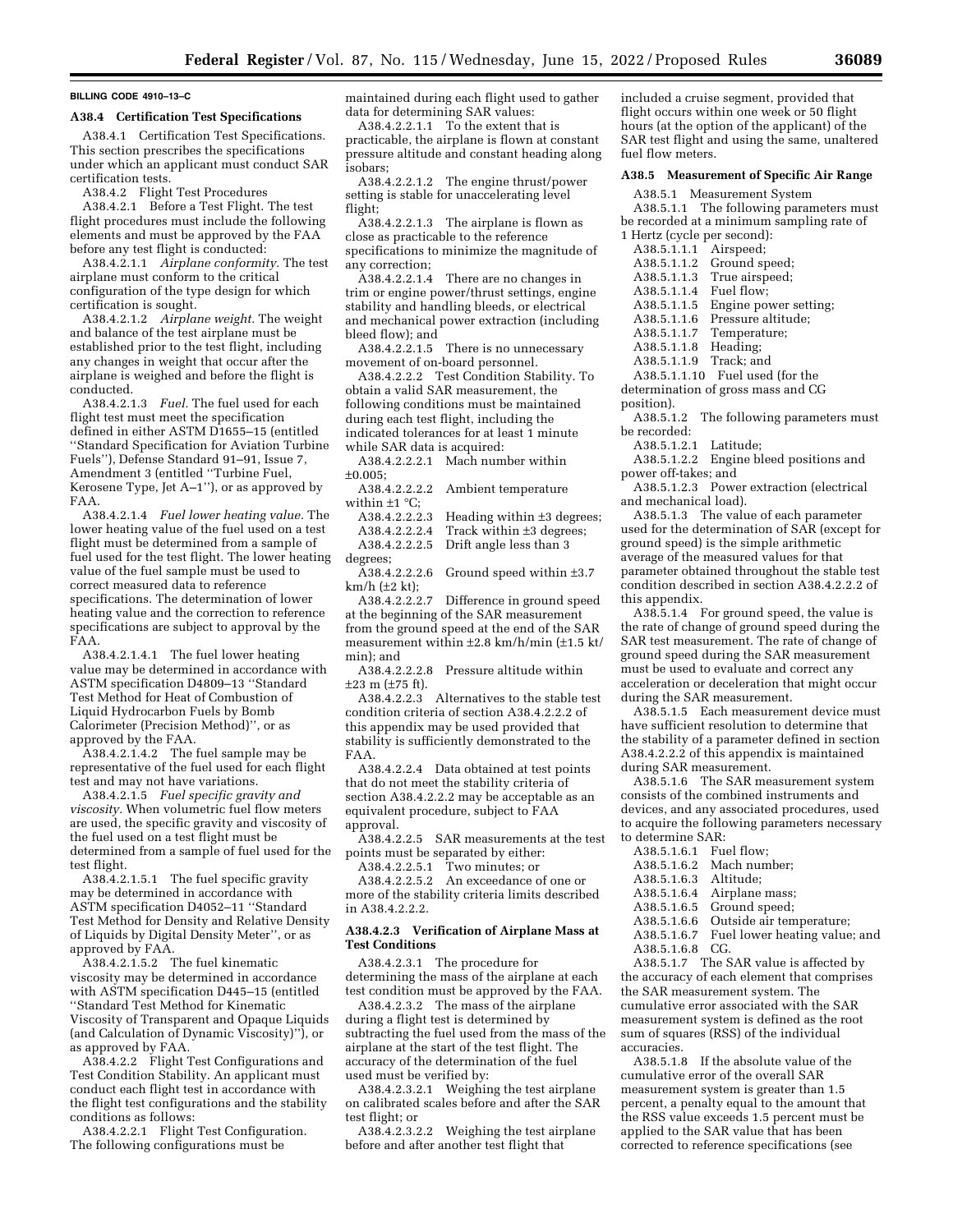section A38.5.2 of this appendix). If the absolute value of the cumulative error of the overall SAR measurement system is less than or equal to 1.5 percent, no penalty will be applied.

A38.5.2 Calculation of Specific Air Range from Measured Data

A38.5.2.1 Calculating SAR. SAR must be calculated using the following equation: SAR  $=$  TAS/W<sub>f</sub> where TAS is the true airspeed and  $W_f$  is total airplane fuel flow.

A38.5.2.2 Correcting Measured SAR Values to Reference Specifications

A38.5.2.2.1 The measured SAR values must be corrected to the reference specifications listed in A38.2 of this appendix. Unless otherwise approved by the FAA, corrections to reference specifications must be applied for each of the following measured parameters:

A38.5.2.2.1.1 *Acceleration/deceleration (energy).* Drag determination is based on an assumption of steady, unaccelerating flight. Acceleration or deceleration occurring during a test condition affects the assessed drag level. The reference specification is in section A38.2.1.1.3 of this appendix.

A38.5.2.2.1.2 *Aeroelastics.* Wing aeroelasticity may cause a variation in drag as a function of airplane wing mass distribution. Airplane wing mass distribution will be affected by the fuel load distribution in the wings and the presence of any external stores. The reference specification is in section A38.2.1.1.7 of this appendix.

A38.5.2.2.1.3 *Altitude.* The altitude at which the airplane is flown affects the fuel flow. The reference specification is in section A38.2.1.1.2 of this appendix.

A38.5.2.2.1.4 *Apparent gravity.*  Acceleration, caused by the local effect of gravity, and inertia, affect the test weight of the airplane. The apparent gravity at the test conditions varies with latitude, altitude, ground speed, and direction of motion relative to the Earth's axis. The reference gravitational acceleration is the gravitational acceleration for the airplane travelling in the direction of true North in still air at the reference altitude, a geodetic latitude of 45.5 degrees, and based on  $g_0$  (see section A38.2.1.1.5 of this appendix).

A38.5.2.2.1.5 *CG position.* The position of the airplane CG affects the drag due to longitudinal trim. The reference specification is in section A38.2.1.1.6 of this appendix.

A38.5.2.2.1.6 *Electrical and mechanical power extraction and bleed flow.* Electrical and mechanical power extraction, and bleed flow affect the fuel flow. The reference specifications are in sections A38.2.1.2.1 and A38.2.1.2.2 of this appendix.

A38.5.2.2.1.7 *Engine deterioration level.*  The requirement in section A38.2.1.2.3 of this appendix addresses the minimum deterioration of an engine that is used to determine SAR. Since engine deterioration is rapid when an engine is new, when used for SAR determination:

A38.5.2.2.1.7.1 Subject to FAA approval, an engine having less deterioration than the reference deterioration level in section A38.2.1.2.3 of this appendix must correct the fuel flow to the reference deterioration using an approved method.

A38.5.2.2.1.7.2 An engine with greater deterioration than the reference deterioration

level in section A38.2.1.2.3 of this appendix may be used, and no correction is permitted.

A38.5.2.2.1.8 *Fuel lower heating value.*  The fuel lower heating value defines the energy content of the fuel. The lower heating value directly affects the fuel flow at a given test condition. The reference specification is in section A38.2.1.3.2 of this appendix.

A38.5.2.2.1.9 *Reynolds number.* The Reynolds number affects airplane drag. For a given test condition the Reynolds number is a function of the density and viscosity of air at the test altitude and temperature. The reference Reynolds number is derived from the density and viscosity of air from the ICAO standard atmosphere at the reference altitude (see sections A38.2.1.1.2 and A38.2.1.3.1 of this appendix).

A38.5.2.2.1.10 *Temperature.* The ambient temperature affects the fuel flow. The reference temperature is the standard day temperature from the ICAO standard atmosphere at the reference altitude (see section A38.2.1.3.1 of this appendix).

*Note.*—Post-flight data analysis includes the correction of measured data for data acquisition hardware response characteristics (*e.g.* system latency, lag, offset, buffering, etc.).

A38.5.2.2.2 Correction methods are subject to the approval of the FAA. A38.5.2.3 Using Specific Air Range to

Determine the Fuel Efficiency Metric Value

A38.5.2.3.1 Calculate the SAR values for each of the three reference masses as described in § 38.13, including any corrections to reference specifications, as required under this part. The final SAR value for each reference mass is the simple arithmetic average of all valid test points at the appropriate gross mass, or derived from a validated performance model. No data acquired from a valid test point may be omitted unless approved by the FAA.

A38.5.2.3.2 When an FAA-approved performance model is used, extrapolations to aircraft masses other than those tested may be approved when such extrapolations are consistent with accepted airworthiness practices. Since a performance model must be based on data covering an adequate range of lift coefficient, Mach number, and thrust specific fuel consumption, no extrapolation of those parameters is permitted.

A38.5.3 Validity of Results

A38.5.3.1 A 90 percent confidence interval must be calculated for each of the SAR values at the three reference masses.

A38.5.3.2 If the 90 percent confidence interval of the SAR value at any of the three reference airplane masses—

A38.5.3.2.1 Is less than or equal to  $\pm 1.5$ percent, the SAR value may be used.

A38.5.3.2.2 Exceeds ±1.5 percent, a penalty equal to the amount that the 90 percent confidence interval exceeds ±1.5 percent must be applied to the SAR value, as approved by the FAA.

A38.5.3.3 If clustered data is acquired separately for each of the three gross mass reference points, the minimum sample size acceptable for each of the three gross mass SAR values is six.

A38.5.3.4 If SAR data is collected over a range of masses, the minimum sample size is 12 and the 90 percent confidence interval is

calculated for the mean regression line through the data.

#### **A38.6 Submission of Certification Data to the FAA**

The following information must be provided to the FAA in the certification test report for each airplane type and model for which fuel efficiency certification under this part is sought.

A38.6.1 General Information

A38.6.1.1 Designation of the airplane type and model:

A38.6.1.2 Configuration of the airplane as required in  $\S 38.23(a)(3)$ , including CG range, number and type designation of engines and, if fitted, propellers, and any modifications or non-standard equipment expected to affect the fuel efficiency characteristics;

A38.6.1.3 MTOM used for certification under this part;

A38.6.1.4 All dimensions needed for calculation of RGF; and

A38.6.1.5 Serial number of each airplane used to establish fuel efficiency certification in accordance with this part.

A38.6.2 Reference Specifications. The reference specifications used to determine any SAR value as described in section A38.2 of this appendix.

A38.6.3 Test Data. The following measured test data, including any corrections for instrumentation characteristics, must be provided for each of the test measurement points used to calculate the SAR values for each of the reference masses defined in § 38.13(b):

A38.6.3.1 Airspeed, ground speed and true airspeed;<br>A38.6.3.2 Fuel flow;

 $A38.6.3.2$ 

- A38.6.3.3 Pressure altitude;
- 
- A38.6.3.4 Static air temperature;<br>A38.6.3.5 Airplane gross mass are Airplane gross mass and CG for each test point;
- A38.6.3.6 Levels of electrical and

mechanical power extraction and bleed flow;

- A38.6.3.7 Engine performance:
- A38.6.3.7.1 For jet airplanes, engine power setting; or

A38.6.3.7.2 For propeller-driven

airplanes, shaft horsepower or engine torque, and propeller rotational speed;

A38.6.3.8 Fuel lower heating value;

A38.6.3.9 When volumetric fuel flow meters are used, fuel specific gravity and kinematic viscosity (see section A38.5.2.2.1.8 of this appendix);

A38.6.3.10 The cumulative error (RSS) of the overall measurement system (see section A38.5.1.7 of this appendix);

A38.6.3.11 Heading, track and latitude; A38.6.3.12 Stability criteria (see section A38.4.2.2.2 of this appendix); and

A38.6.3.13 Description of the instruments and devices used to acquire the data needed for the determination of SAR, and the individual accuracies of the equipment relevant to their effect on SAR (see sections A38.5.1.6 and A38.5.1.7 of this appendix).

A38.6.4 Calculations and Corrections of SAR Test Data to Reference Specifications. The measured SAR values, corrections to the reference specifications and corrected SAR values must be provided for each of the test measurement points defined in § 38.13(b).

A38.6.5 Calculated Values. The following values must be provided for each airplane